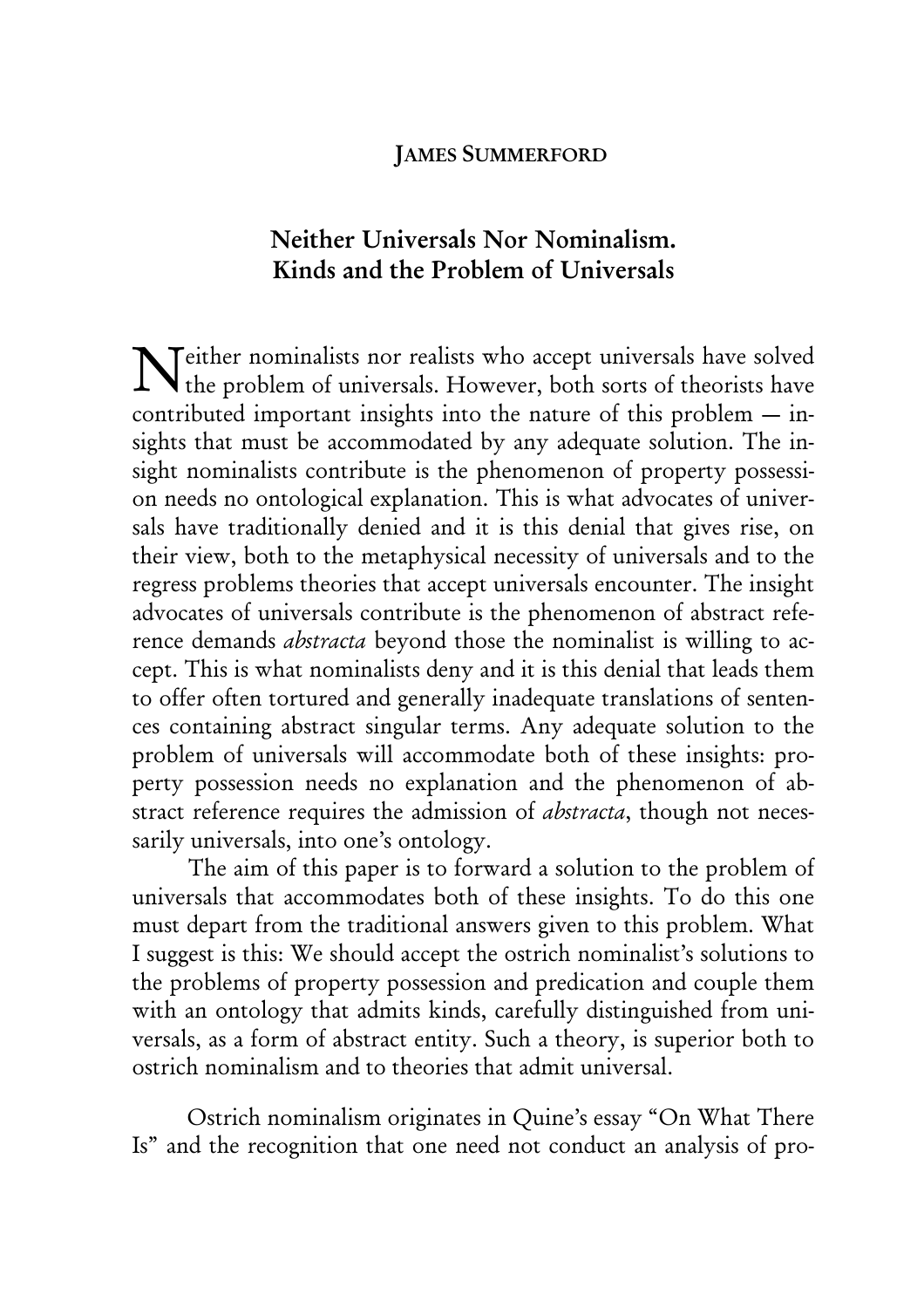perty possession in order to account for property possession. $^{\rm 1}$  The name 'ostrich nominalism' comes from David Armstrong's brief discussion of the view in Nominalism and Realism. After detailing several reductive varieties of nominalism, Armstrong writes:

Besides the five versions of nominalism already outlined, we should perhaps include a sixth: Ostrich or Cloak-and-dagger nominalism. I have in mind those philosophers who refuse to countenance universals but who at the same time see no need for any reductive analyses of the sorts just outlined. There are no universals but the proposition that a is F is perfectly all right as it is. Quine's refusal to take predicates with any ontological seriousness seems to make him a nominalist of this kind. $^{2}$ 

Elsewhere in "Against Ostrich Nominalism", Armstrong charges the ostrich nominalist with dodging the compulsory metaphysical questions. Identifying Quine as an ostrich nominalist, he writes:

Any comprehensive philosophy must try to give some account of Moorean facts. They constitute the compulsory questions in the philosophical examination paper. If sameness of type is a Moorean fact, then, because Quine sees no need to give an account of it, he is refusing to answer a compulsory question.<sup>3</sup>

Such complaints, however, miss their mark. Armstrong mistakes as shallow and uninteresting what is really a subtle and profound philosophical thesis. It is true that the ostrich nominalist provides no analysis of either property possession or so-called "Moorean facts of sameness." Armstrong interprets this as a refusal to answer compulsory questions. He compares the ostrich nominalist to the recalcitrant student who refuses to respond to an examination question. But there is

<sup>&</sup>lt;sup>1</sup>. W.V.O. Quine, "On What There Is," in *From a Logical Point of View* (Cambridge, Harvard University Press, 1953); See also: David Lewis, "New Work for a Theory of Universals," The Australasian Journal of Philosophy, 61 (1983), pp.343-377.

<sup>2.</sup> David Armstrong, Nominalism and Realism: Universals and Scientific Realism, Vol.1 (Cambridge, Cambridge University Press. 1978), p.16.

<sup>3.</sup> David Armstrong, "Against Ostrich Nominalism: A Reply to Michael Devitt," Pacific Philosophical Quarterly, 61 (1980), p.441.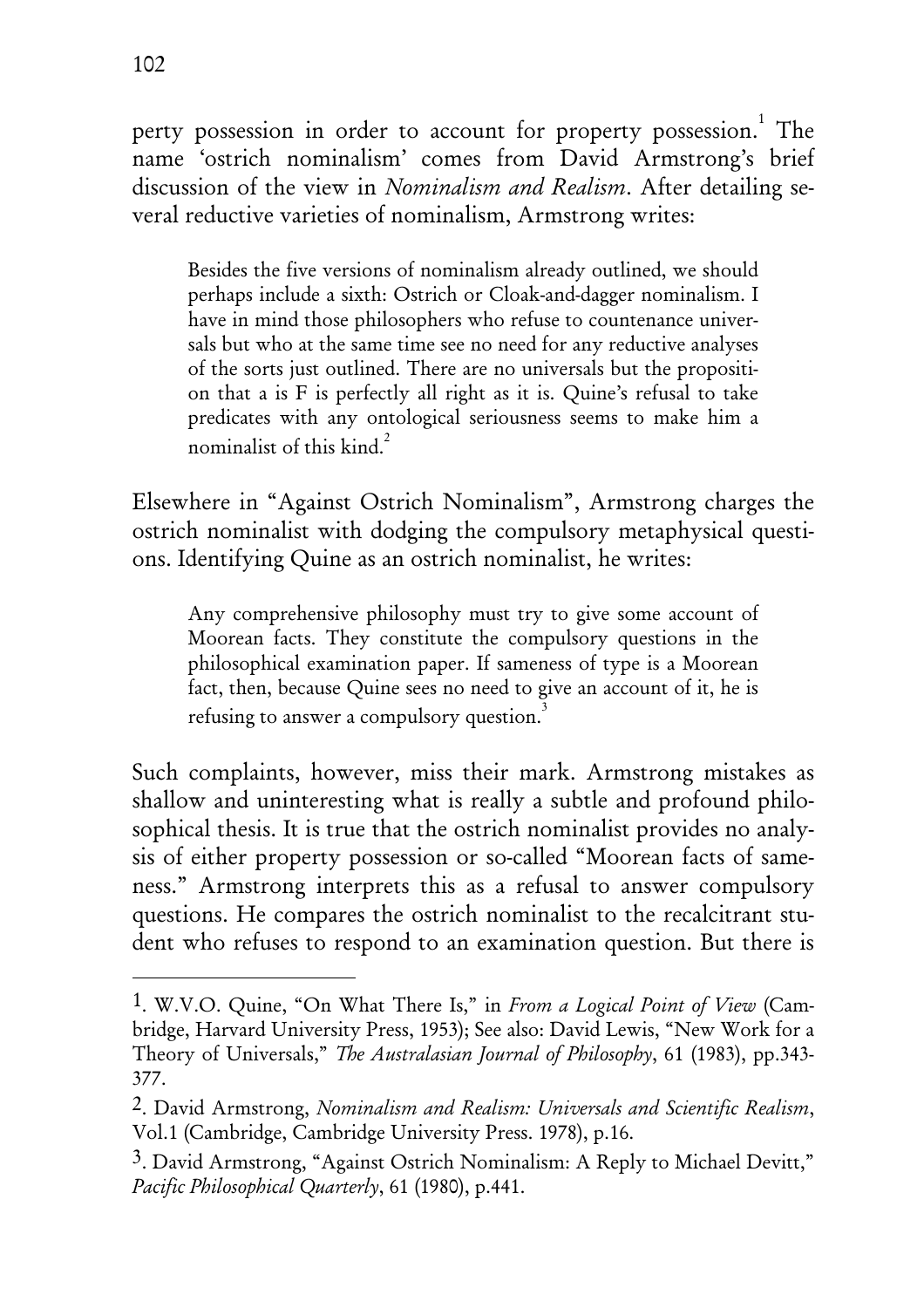more than one reason a student might fail to answer an examination question. Reason one: The student is lazy or ignorant. In such a case, the student deserves to fail. He earns his failing grade through his ignorance or inattention. Reason two: The question on the examination is ill formed and unanswerable. In this second case, a student leaving the question blank may well be an indication that he sees the subject matter more clearly than does the examiner. Of course, in order to draw this conclusion, more is generally required than a blank examination booklet. One wants some evidence that the student has confronted the question — marks in the margins, erasings, verbal testimony, what-have-you. But where there is such evidence and the question is unanswerable, a failing grade would be an injustice. A putative requirement that cannot be met is no requirement at all.

To understand ostrich nominalism is to understand that the ostrich nominalist occupies the second of these two positions. In Nominalism and Realism, Armstrong suggests the solution to the problem of property possession is reductive. The phenomenon of property possession is to be reduced to some more basic or fundamental phenomenon.

If then in the course of a nominalist analysis it should happen that covert appeal is made to the notion of a property, kind, or type, the analysis has failed to achieve its purpose.<sup>4</sup>

But this (viz., the reduction of properties to something else) is precisely what the ostrich nominalist denies is possible. There is no more fundamental phenomenon in virtue of which property possession may be analyzed. All theorists must take property possession as primitive and as being, at root, unanalyzable. Reductive attempts to explain property possession run afoul of infinite regresses.<sup>5</sup>6 This is true for realists just as it is true for nominalists.<sup>7</sup> It is the recognition of this

<sup>4.</sup> David Armstrong. Nominalism and Realism: Universals and Scientific Realism (Cambridge, Cambridge University Press, 1978), p.19.

<sup>5.</sup> David Armstrong. Universals (San Francisco, Westview Press, 1989), p.54.

<sup>&</sup>lt;sup>7</sup>. David Lewis. "New Work for a Theory of Universals," The Australasian Journal of Philosophy, 61 (1983), p.353.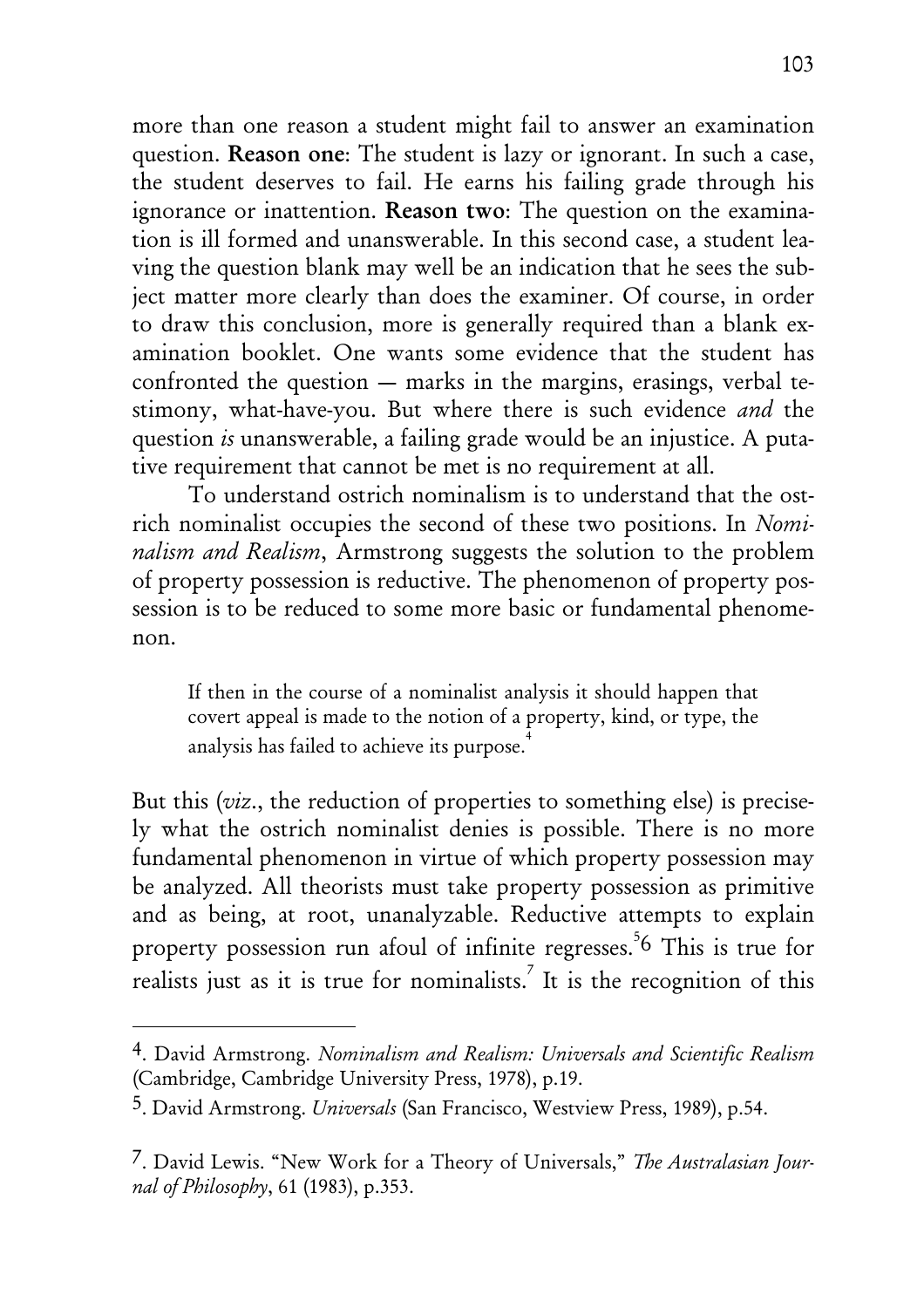fact that motivates the ostrich nominalist to reject Armstrong's requests as illegitimate. There is no breaking out of the circle of properties to explain an object's having the properties it possesses. Objects have properties and relations (including resemblances to other objects) and there is nothing further, on the metaphysical front, to be said of this fact. Two objects a and b resemble one another in respect to being F just in case  $\alpha$  is F and  $\beta$  is F. Brute facts about property possession ground facts about resemblance. Such a theory explicitly rejects a strategy of ontological posits. There is no need, at least as far as the problem of property possession is concerned, for universals, classes, or sets. The ostrich nominalist rejects such entities as useless for the tasks at hand. But this rejection is not unmotivated or ill-considered. It stems from the recognition that such entities cannot satisfactorily carry out the work they are called upon to perform. The philosophically interesting thesis the ostrich nominalist offers is this: The request for a reductive analysis of property possession is ill-conceived and hinders progress towards a solution to the problem of universals. It is only when this request is abandoned that progress can resume. Such a thesis is well rooted in the history of analytic philosophy. It is the same thesis Wittgenstein enjoins us to consider in the Blue Book; he writes,

Philosophers constantly see the method of science before their eyes, and are irresistibly tempted to ask and answer questions in the way science does. This tendency is the real source of metaphysics and leads the philosopher into complete darkness. I want to say here that it can never be our job to reduce anything to anything...<sup>8</sup>

One is tempted to think that an acceptance of this answer will somehow halt the metaphysical conversation. It is a way of expressing disapproval of how the dialectic has progressed. Yet, conversation need not be halted. Even if it is fruitless to discuss the ontological grounds of property possession, there are still important semantic questions that must be considered. What grounds the application of a predicate to a subject? To what do abstract singular terms refer? It is these questions and not those Armstrong identifies that are the compulsory metaphysical questions. And the acceptance of ostrich nominalism

<sup>8.</sup> Ludwig Wittgenstein. The Blue and Brown Books (New York, Harper and Row, 1965), p.12.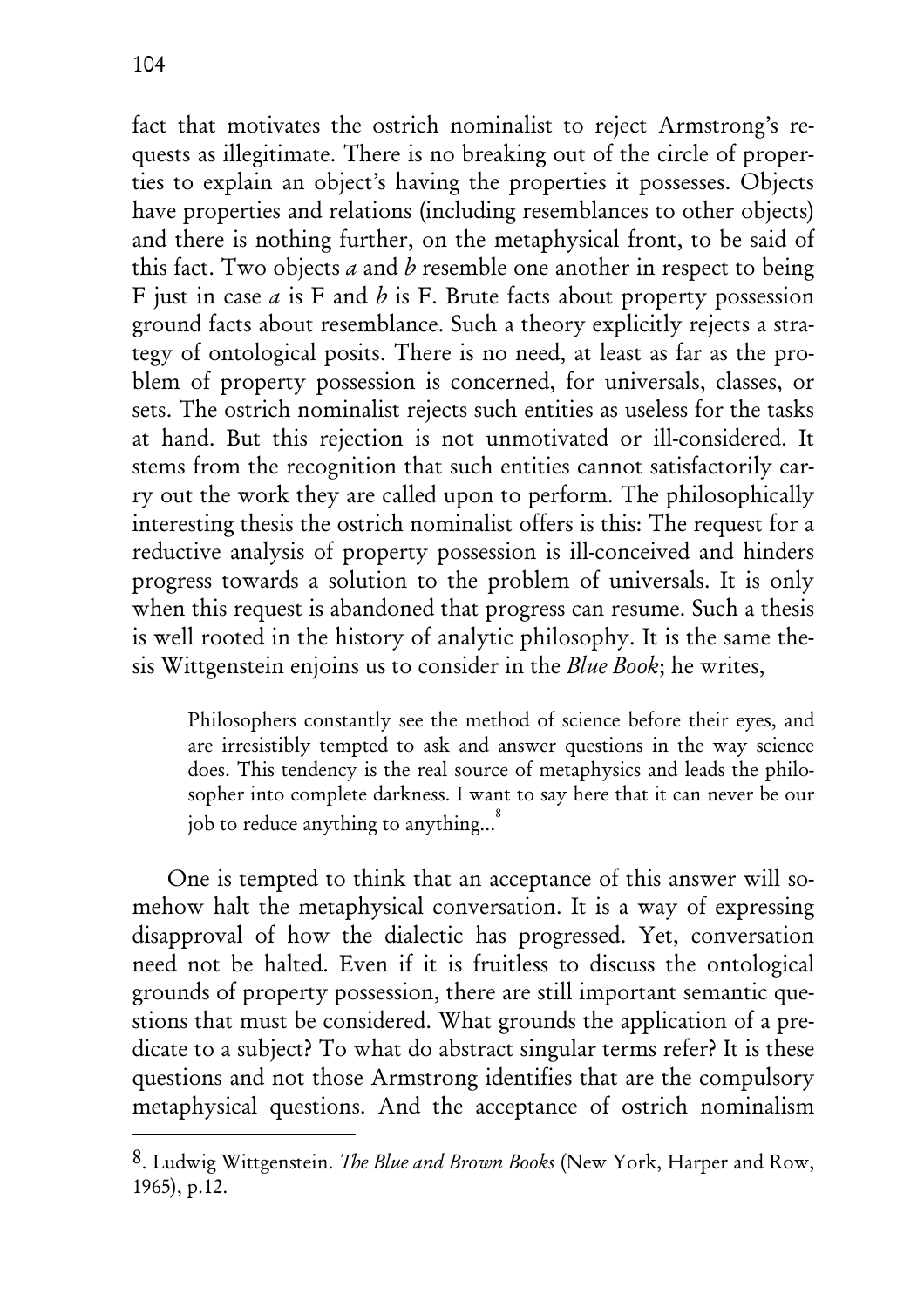does not excuse one from having to answer these questions. Whether or not ostrich nominalism is satisfactory is ultimately to be settled by means of the answers it gives to these questions. To determine the overall attractiveness of the theory, one must move from an ontological plane to a semantic one

Once this move has been effected, the immediate concern is that of offering an account of predication. To what does the use of predicates commit one? In "On What There Is", Quine suggests the correct criterion for measuring one's ontological commitments lies not in the names one countenances within one's vocabulary, but, rather, in one's use of bound variables. "To be assumed an entity is, purely and simply, to be reckoned as the value of a variable."<sup>9</sup> The importance of Quine's criterion is this: Realists have claimed the truth of sentences in which predicates occur to be evidence for the existence of a certain class of object, namely universals. In doing so, they have treated predicates as names and reasoned that as these alleged names appear within true sentences there must be something for them to name — qualities or relations. In "On What There Is", Quine repudiates this style of metaphysical thinking. In first order logical theory, quantifiers do not range over predicates. Quine denies predicates any independent ontological significance. They are neither names nor do they constitute evidence for the existence of universals.

'Some dogs are white' says that some things that are dogs are white, and in order for this to be true, the things over which the bound variable 'something' ranges must include some white dogs, but need not include doghood or whiteness.<sup>10</sup>

How, then, is one to understand the semantic significance of predicates? As follows: Predicates derive their significance not through a relation of reference but one of satisfaction. One is to pro-

<sup>&</sup>lt;sup>9</sup>. W.V.O. Quine. "On What There Is," in From a logical Point of View (Cambridge, Harvard University Press, 1953), p.13. 10. Ibid., p.13.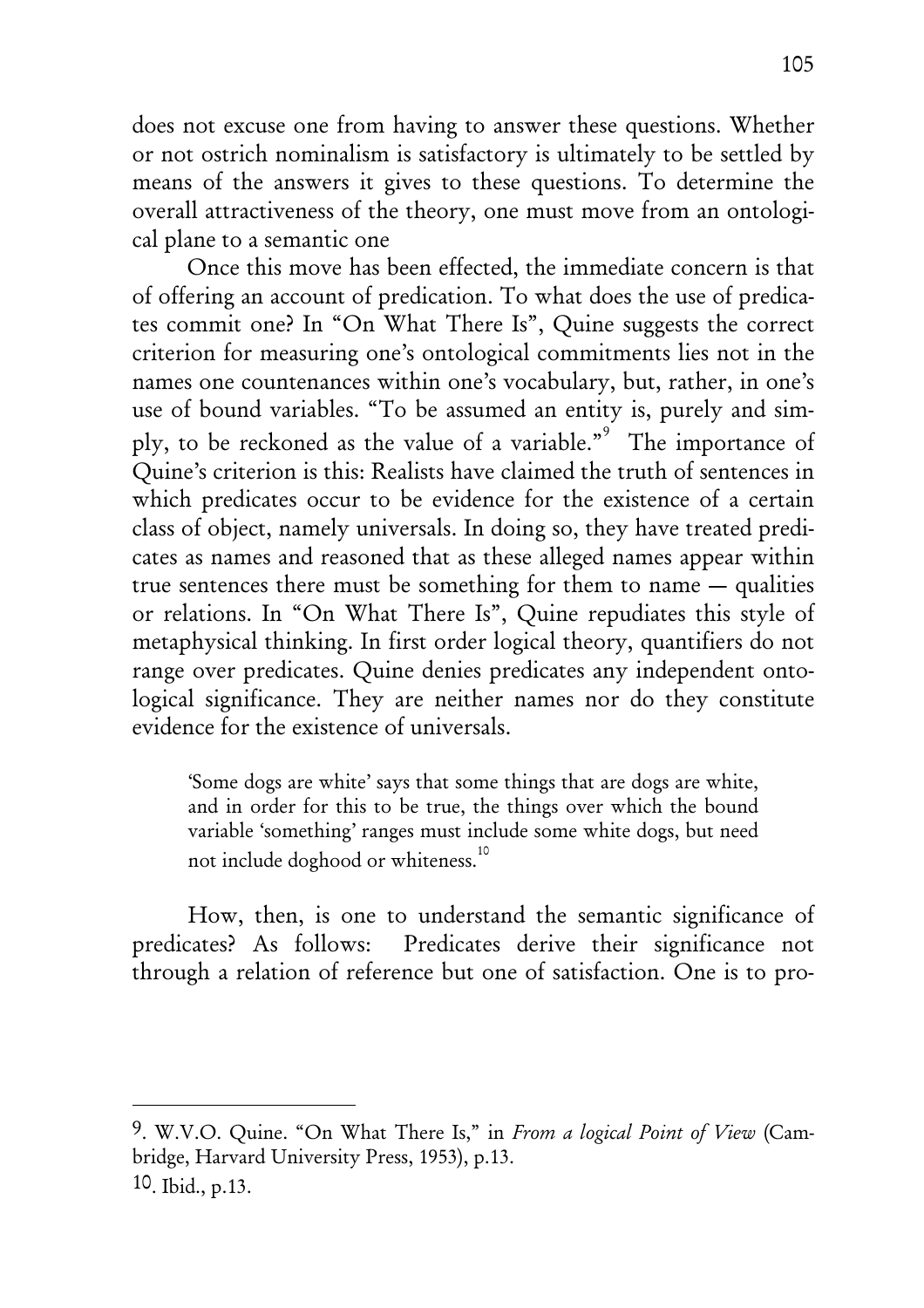vide "a semantical interpretation for sentences containing predicates in such a way that no extensions are assigned to the predicates."<sup>11</sup>

The essential thought is that predicates generate open sentences of the form 'x is F' or 'x  $\varphi$ s' and such sentences are true if and only if an object  $\alpha$  within the domain of discourse satisfies them. As Ruth Barcan Marcus explains in "Nominalism and the Substitutional Quantifier" predicates are, "speaking elliptically, true of the objects that satisfy them."<sup>12</sup> Indeed, there is more than a passing suspicion that what Quine has offered is a circular account of predication. In order for a predication claim to be true the object of that claim must satisfy the open formula generated by the predicate, and the object will satisfy that formula only if it is the case that the predication claim is true. To think this a criticism of the account, however, is to misjudge the nature of the account Quine offers.

What Quine is saying is this: There are not in addition to the objects we talk about separate features or properties of objects. This, however, is not to reject the notion of a feature or a property *simplic*ter. It is simply to reject the notion of a feature or property that enjoys a separate existence from the object that has it. Objects have properties — this is an essential and inseparable feature of objects; it must be accepted as a brute fact. Where traditional metaphysics has seen two or more objects in every one, a Quinean metaphysics (an ostrich nominalism) sees only the one. When one says that a sentence such as 'Fido is a dog' is true, what one is saying is that there exists an object, namely a dog named 'Fido', that satisfies the open formula 'x is a dog.' Far from leaving the truth of such sentences ill-explained, such a theory does all one could ask of it. It provides an account of how sentences may be said to be true or false while at the same time explaining the ontological grounds for the application of a predicate. A subject-predicate sentence is true if and only if the subject satisfies the predicate; and a predicate is correctly attributed to a subject if and only if the subject is of the sort the predicate claims. Ostrich nominalism is not laid low by

<sup>11.</sup> Rolf Eberle. Nominalistic Systems (Dodrecht, D. Reidel Publishing Co., 1970), p.107.

<sup>12.</sup> Ruth Barcan Marcus. "Nominalism and the Substitutional Quantifier," in Modalities: Philosophical Essays (Oxford, Oxford University Press, 1993), p.116.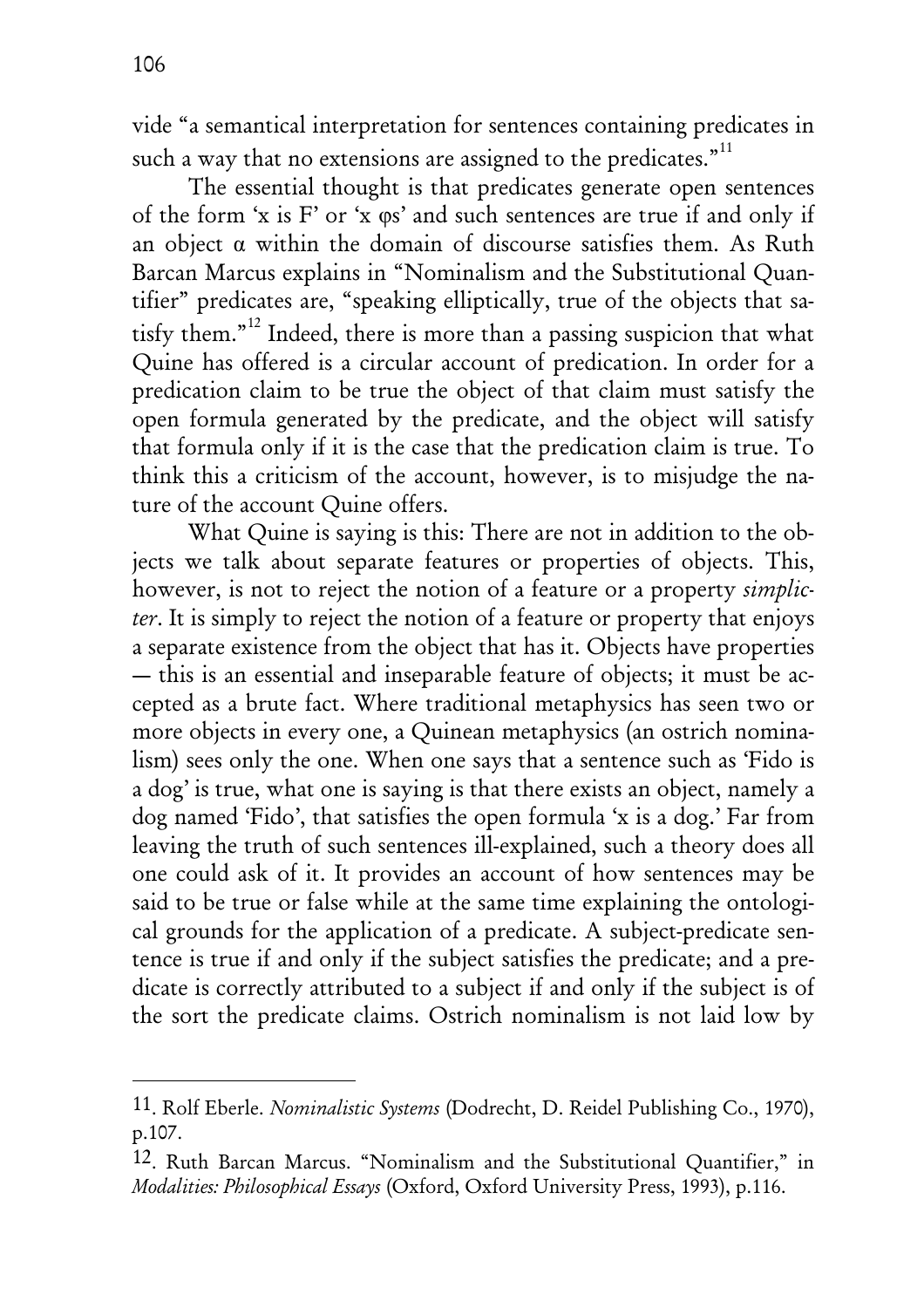concerns over predication. As regards the problems of property possession and predication, ostrich nominalism is a satisfactory theory.

Still there are problems. Even if the use of predicates does not force one to countenance universals, the use of other terms may. I have in mind here terms such as 'redness' or 'triangularity'— what are often labeled "abstract singular terms." The most forceful arguments for realism depend on the use of these terms. Such terms are taken by the realist to refer to universals. They are, the realist claims, genuine singular terms and they take as their referents universal properties. If the nominalist is going to reject universals, then he must demonstrate that the use of these terms does not involve countenancing such entities.<sup>13</sup>

The nominalist has two very different strategies available to him. First, he could try, within the ontology he accepts, to assign such terms denotata. According to this strategy, he concedes that such terms are genuinely singular and, hence, object denoting. He disputes not the semantic status of these terms, but, rather, their proper objects of reference. Second, the nominalist could dispute the semantic status of these terms as genuinely singular. According to this strategy, such terms are not referential at all. Instead, they are merely linguistic conveniences used to abbreviate discourse about physical objects.

It must be conceded that neither of these strategies look promising. Take the second strategy first, i.e., the strategy according to which abstract singular terms are merely linguistic conveniences. Adoption of this avenue of response commits one to the claim that all sentences containing abstract singular terms may be paraphrased in such a way as to excise the apparent reference to abstract objects. An illustration will be helpful. Consider the sentence 'red resembles orange more than it resembles blue.' According to this suggestion, 'red', 'orange' and 'blue' are not genuine singular terms but are used to abbreviate talk of red, orange, and blue objects generally. One should be able, then, to provide a truth-preserving paraphrase of the above sentence; one in which abstract singular terms do not appear. How would such a paraphrase go? "For all particulars x, y, and  $z$ , if x is red and y is

<sup>13.</sup> More generally, the nominalist must show for each abstract entity he or she rejects that the use of abstract singular terms does not involve countenancing such entities. It is this requirement that the nominalist is unable to meet.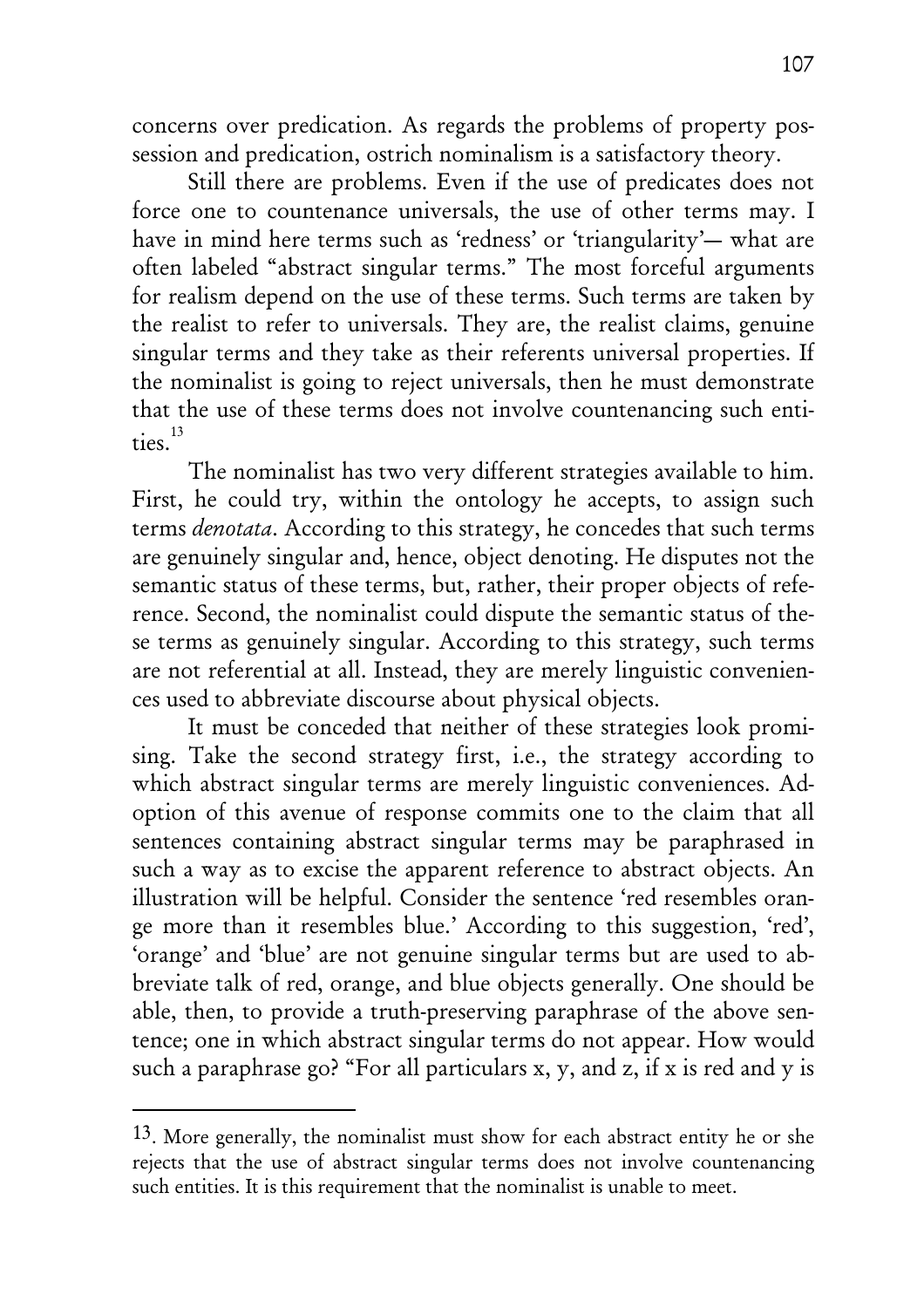orange and z is blue, then x resembles y more than it resembles z." But there is a problem: Truth is not preserved. Even if red resembles orange more than it resembles blue, it may not be the case that all red objects resemble all orange objects more than they resemble all blue objects. Think, for instance, of two fountains pens — one red and one blue, and a pair of orange Bermuda shorts. The universally quantified sentence is false in circumstances in which the original sentence might, nonetheless, be true. Nor have there been convincing proposals as to how the nominalist might solve this problem.<sup>14</sup> The moral would seem to be: Abstract singular terms do *not* abbreviate discourse about physical objects.

The nominalist, then, must fall back to the position that abstract singular terms are genuinely singular. According to this position, it is not the status of these terms that is in question, but, rather, the objects they denote. The nominalist seeks objects other than universals capable of serving as the referents of these terms. Nonetheless, the notion of a paraphrase will still figure prominently in any proposed solution. To illustrate, suppose I identify classes as being the referents of abstract singular terms, then I commit myself to the claim that in transparent contexts this reference should be able to be made explicit by substituting for each abstract singular term the name of the class to which it is said to refer. So, if I hold that 'red' refers to the class of red objects, then, in transparent contexts, I must hold that I may substitute 'the class of red objects' for 'red' salve veritate. Hence, the availability of truth preserving paraphrases remains an adequacy condition on any proposed solution. The search for suitable referents, however, has not gone well. In the literature there are two suggestions for how the nominalist might proceed. First, as indicated above, he might designate classes or sets as the proper referents of abstract singular terms. Second, he might try to secure their reference by designating as their denotata mereological sums of individuals. (This is a suggestion Quine considers in "Identity, Ostension, and Hypostasis.") Both of these suggestions merit our attention. Neither, however, is satisfactory.

Consider the view that abstract singular terms refer to classes. On this view, 'red resembles orange more than it resembles blue' is to

<sup>14.</sup> Frank Jackson. "Statements About Universals" in Properties, ed. by D.H. Mellor and Alex Oliver (Oxford, Oxford University Press, 1997), pp.89-92.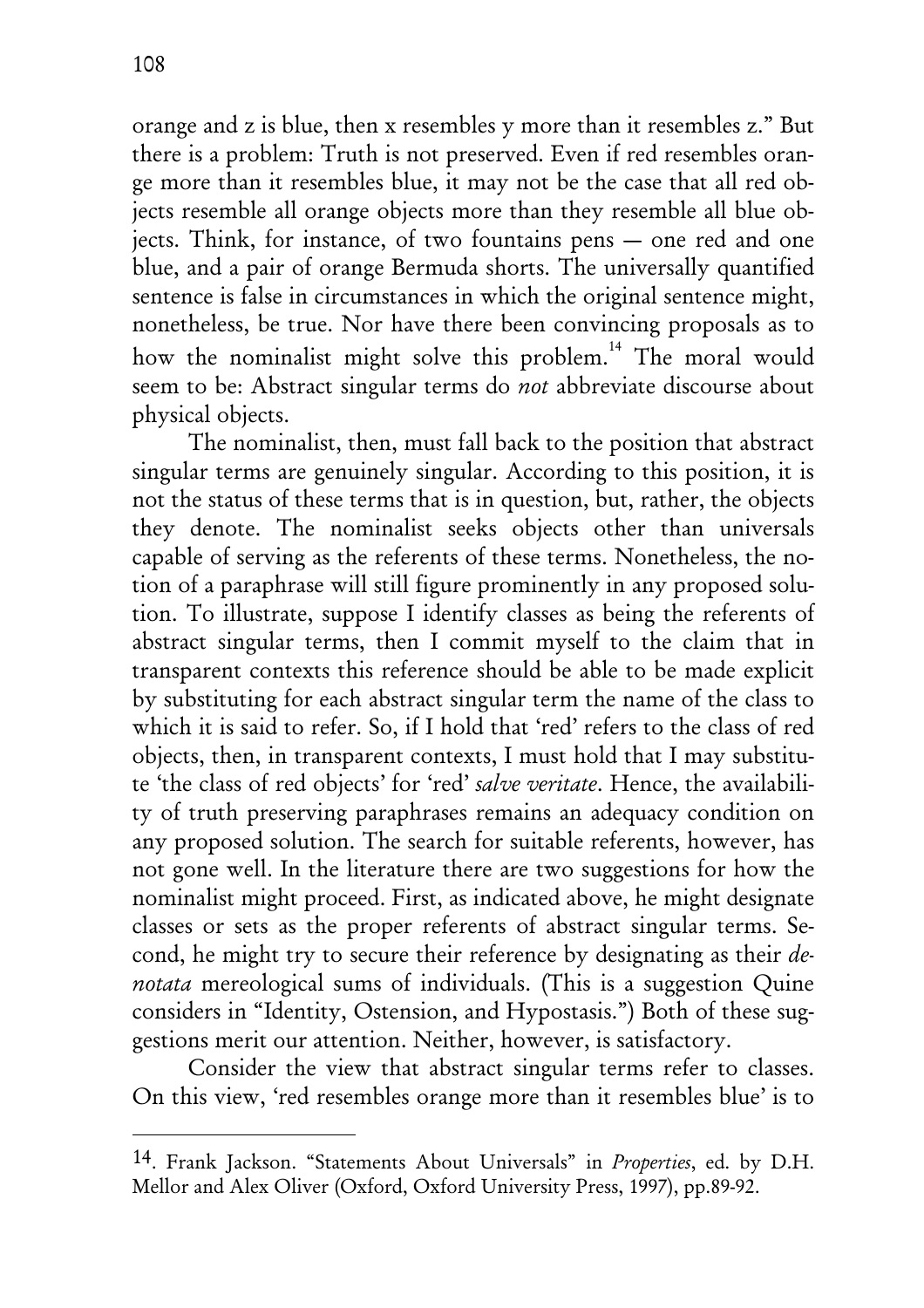be understood as expressing a relation of resemblance among different color classes: "The class of red objects resembles the class of orange objects more than it resembles the class of blue objects." As before, with the first strategy I considered, this paraphrase fails to be truth preserving. The same considerations employed previously show this. Suppose the only red, orange, and blue objects that exist (or ever will exist) are two fountain pens, one red and one blue, and an orange pair of Bermuda shorts. Then, while it would still be the case that red resembles orange more than blue, it would not be the case that the class of red objects resembles the class of orange objects more than the class of blue objects. Truth is not preserved.

This, however, may owe much to the manner in which I have assumed the nominalist would construct his classes. So far, I have assumed the nominalist would construct his classes out of items found only within the actual world. His classes are classes of actuals. In this case, it is unsurprising that the nominalist's paraphrases fail to be truth preserving. The simplest case for showing this is that in which there are no red or blue objects at all. Then, because classes are identical if and only if they have the same members, the class of red objects would simply be the class of blue objects. There would be no question at all which classes more closely resembled one another. The class of red objects and the class of blue objects would be identical. Such problems, however, can be ameliorated by going modal. Provided one is willing to construct the relevant classes out of possible objects as well as actual ones, one can provide a truth preserving paraphrase of the sentence in question. With class construction understood in this way, the resulting paraphrase is as follows: "It is necessarily the case that the class of red objects resembles the class of orange objects more than it resembles the class of blue objects." This is a plausible translation of the original sentence. It is true in all and only those cases where the original sentence is true. To see this one need only recognize that color is a contingent property. Hence, for any member  $\alpha$  of the class of red objects, there is a counterpart to  $\alpha$  in both the class of blue objects and the class of orange objects  $-$  a counterpart that differs from  $\alpha$  only in respect to its color. The same is true of any member of the class of blue objects or the class of orange objects — they too have counterparts in the other two classes, ones that differ only in respect to their color. Hence, if there are differences among these three classes, then it must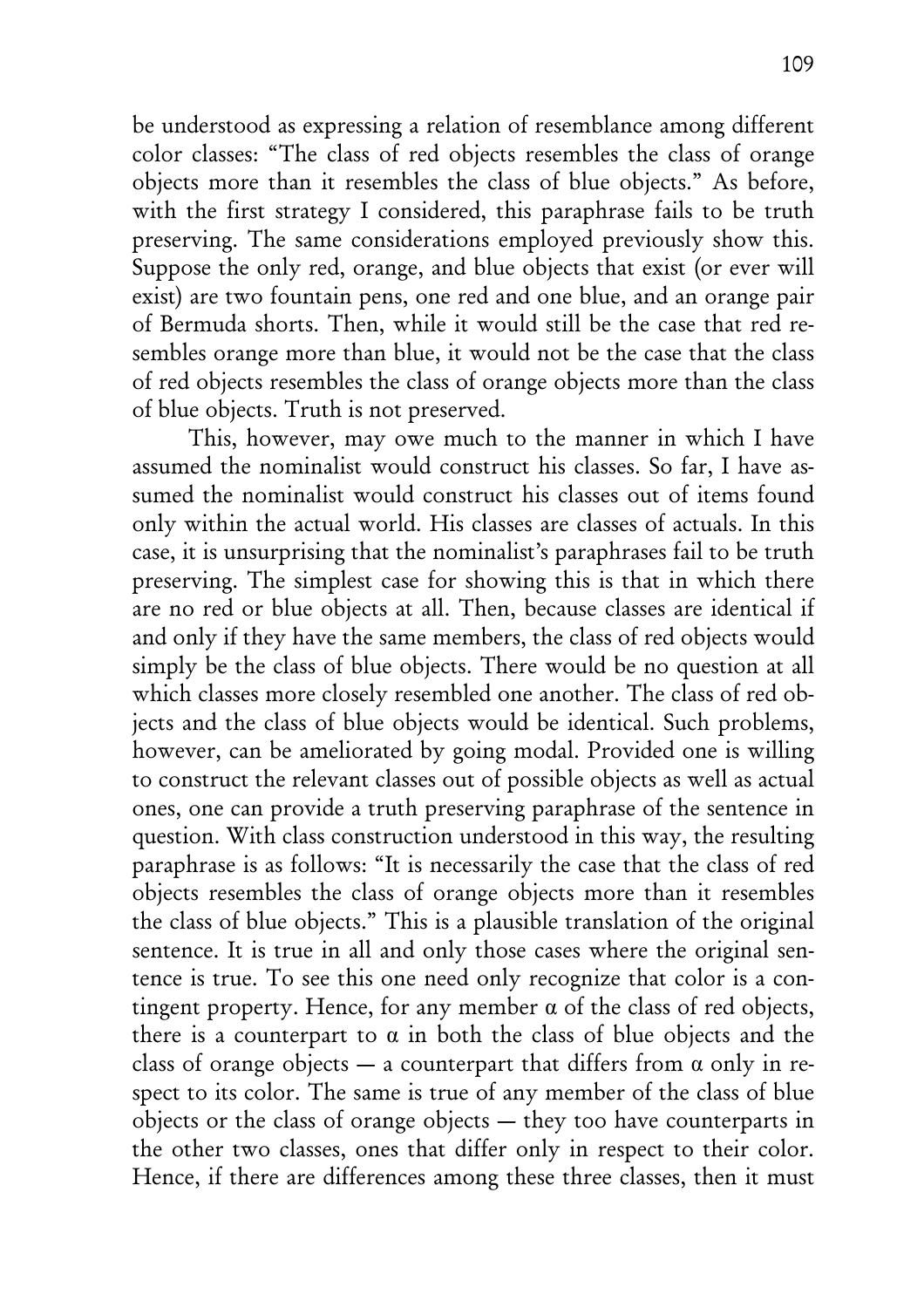110

be the color of the objects within each class that accounts for these differences. Hence, red resembles orange more than it resembles blue if and only if the class of red objects (taken across all possible worlds) resembles the class of orange objects (taken across all possible worlds) more than it resembles the class of blue objects (taken across all possible worlds).

This avenue of response, however, cannot be maintained. It cannot accommodate necessarily coextensive properties. Two classes are identical if and only if they have the same members. There exist, however, properties which, though distinct, are necessarily related that travel in pairs across possible worlds. Triangularity and trilateralness seem to be such a property-pair — always together, yet different. If one regards abstract singular terms as referring to classes of individuals, then one is forced to conclude (pace the previous assumption) that triangularity and trilateralness are identical and that 'triangularity' and 'trilateralness' are co-referential terms. But this is not the case. One should reject the suggestion that identifies classes as the referents of abstract singular terms.

A second suggestion for how the nominalist might solve this problem is explored by Quine in "Identity, Ostension, and Hypostasis." In this essay, Quine suggests the nominalist might secure the reference of 'redness' by allowing it to designate the spatio-temporally scattered individual that is the scattered total of all red things.<sup>15</sup> On this view, redness becomes "the largest red thing in the universe."<sup>16</sup> Though attractive for its theoretical parsimony, such a view cannot be consistently maintained. Quine himself concedes this when his discussion turns to shape terms. Imagine that this is the correct (or at least a satisfactory) account of color terms: Color terms name the mereological sums of spatio-temporally scattered individuals.<sup>17</sup> What should one now say of shape terms? Do they too have as their referents the mereological sums of spatio-temporally scattered individuals? If so, then 'squareness' refers to the sum of all squares; 'triangularity', the sum of all triangles. But this is problematic, for when one sums the squares

<sup>15.</sup> W.V.O. Quine. "Identity, Ostension, and Hypostasis" in From A Logical Point of View (Cambridge, Harvard University Press, 1953), p.69.

<sup>16.</sup> Ibid., p.72.

<sup>17.</sup> Ibid., p.73.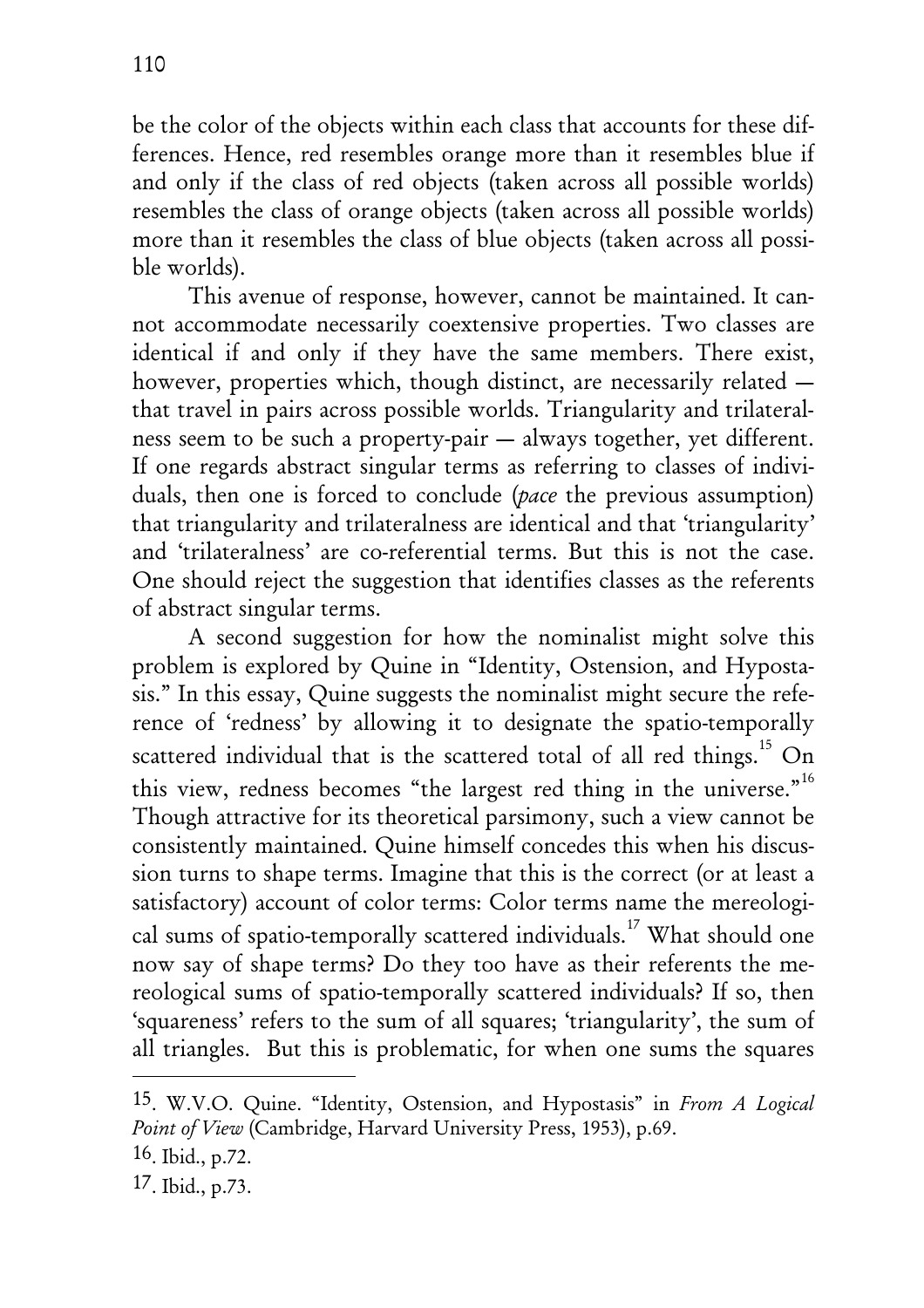and triangles there is no guarantee that these sums will not be identical.<sup>18</sup> Suppose, for instance, that each isosceles right triangle is generated from bisecting a square and, moreover, that all squares are so bisected. In such a case, the sum of all squares is identical to the sum of all isosceles right triangles. This leaves one in the intolerable position of concluding that squareness is identical to this form of triangularity. Now this in itself is not an objection to the account of color terms that Quine has given. Perhaps, the nominalist could accept Quine's account of color terms and employ some other account for shape terms. Still, such a move strips the original account of much of its attractiveness. We seek a unified account of abstract singular reference in order to aid in the formation of a systematic semantics. In the case we are considering, there could be no such unified account. The reference of abstract singular terms would have to be fixed in a piecemeal fashion.

What conclusion then should one reach? This one: Though ostrich nominalism can satisfactorily answer the first two problems constituting the problem of universals, it is unable to satisfactorily answer the third. Hence, ostrich nominalism fails as a solution to the problem of universals.

### II

In fact, the above considerations license a stronger conclusion than that just reached. The most plausible avenues of response the ostrich nominalist has to the problem of abstract reference just are the same avenues of response any nominalist is likely to use. Hence, the conclusion that they are all likely to fail generalizes into a conclusion that nominalism of any sort is likely to fail. The problem is that nominalism lacks the resources necessary to fix the reference of abstract singular terms.

Advocates of universals have been quick to seize upon these results as evidence that their position should be adopted. Such a conclusion, however, is premature. Even if nominalism is doomed to failure, it still remains that there may be nominalist inspired solutions that are

<sup>18.</sup> Ibid., p.72-73.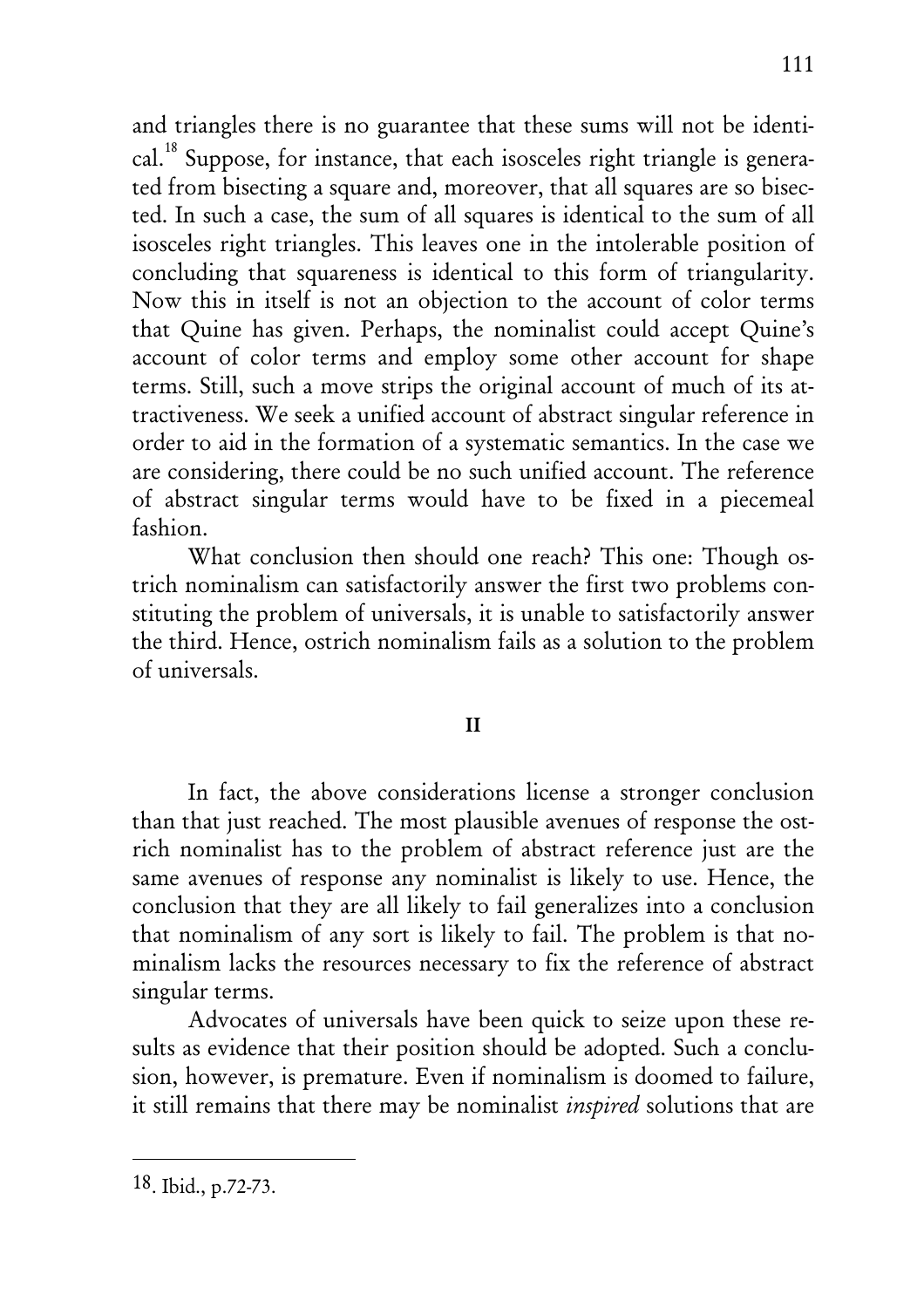superior to views that accept universals. These solutions would be realist solutions in that they admit into their ontologies abstracta the nominalist would reject, but which respect the nominalist's insights into the problems of property possession and predication while avoiding the use of universals. My own view is that we should adopt the answers the ostrich nominalist offers to the problems of property possession and predication and couple them with an ontology that admits kinds. In this section, I argue such a hybrid theory adequately answers the problem of universals. In section III, I argue such a theory enjoys certain advantages over a traditional realism that admits universals.

Of course, as soon as I mention kinds as the vehicles by which I intend to solve the problem of abstract reference, the advocate of universals (henceforth, the traditional realist) will object. "Kinds", he will claim, "simply are universals."<sup>19</sup> Hence, to help oneself to the notion of a kind is to help oneself to the notion of a universal. But this identification of kinds as universals can be disputed. Prima facie, universals make poor kinds. Intuitively, kinds have as their members appropriately propertied things. The kind Horse, for instance, has as its members all actual and possible horses. The kind Green-thing has as its members all actual and possible green things. The identification of kinds with universals, however, forces a theorist to abandon this intuitive understanding of kinds. In the traditional realist's hands kinds cease to be collections of propertied things and become the properties themselves. Indeed, once universals are mobilized as the referents of kind terms, one can no longer talk of kinds having members. Universals are not the sorts of things to which things belong. Universals have instances, not members. Hence, the traditional realist's identification of kinds with universals forces one to abandon the notion of a kind as a collection of individuals. This is not to say that one cannot group things according to the universals they instance, but these grouping could not be, on the analysis the traditional realist offers, kinds. Instead, they would be groupings based on the instancing of a shared kind or universal and, hence, would be distinct from the universal or kind itself.

<sup>19.</sup> Nicholas Wolterstorff. On Universals, (Chicago, University of Chicago Press, 1970), pp.235-260.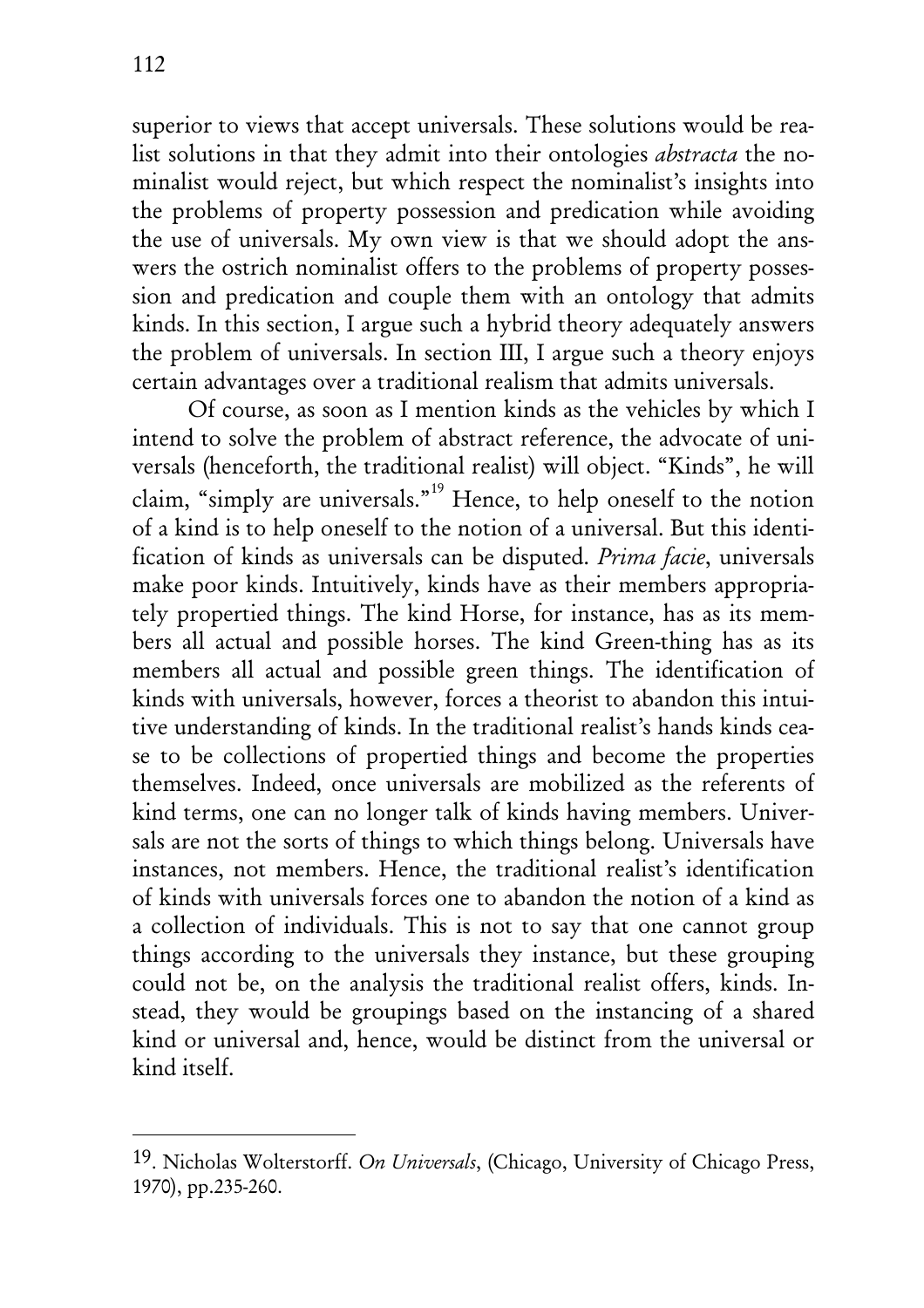However, if kinds are not to be identified with universals, then what are they? It is to this question I now wish to turn. In order to determine whether an ontology of kinds solves the problem of abstract reference, I must first articulate an acceptable notion of a kind and, second, say something about the logic that relates kinds to one another and to their members. It is worth stressing that from here out what I will explore is whether or not there is an acceptable notion of a kind that both differentiates kinds from universals and proves adequate to the semantic task of explaining abstract reference. My goal is to be in a position to take the answers the ostrich nominalist offers for the problems of property possession and predication and couple them with an ontology of kinds that is capable of providing a solution to the problem of abstract reference so as to generate an adequate solution to the problem of universals itself.

I will begin by detailing the intuitive notion of a kind. As noted above, it is a part of the intuitive notion of a kind that kinds are collections of individuals and not properties. Kinds have members and their members are propertied things. It is not the case, however, that every collection or assortment of individuals constitutes a kind. The following collection, for instance, fails to constitute a kind: The collection of all things that are either blue or found on a farm. The reason is this: "Kinds are similarity making."20 In "Complex Kinds," Eli Hirsch understands this similarity making condition in the following way: "If (and only if) the Fs are a kind then the similarity between two things is enhanced by the fact that they are both Fs."<sup>21</sup> So, if a and b both belong to the same kind and c does not, then if all other resemblances between a, b, and c are equal, a and b resemble each other more than they resemble c. Hence, as being either blue or found on a farm is not resemblance enhancing in this way, the collection of things that are blue or found on a farm does not constitute a kind. Similarly, this collection fails to be a kind: The collection made up of Silver, Secretariat, and Black Beauty. Though each of the members of this collection is a

<sup>20.</sup> Eli Hirsch, "Complex Kinds", Philosophical Papers,Vol. XXVI (1997), p.48. In general my thinking about kinds owes much to the above article as well as Gary M. Hardegree's "An Approach to the Logic of Natural Kinds, " Pacific Philosophical Quarterly, 63 (1982), pp.122-132.

<sup>21.</sup> Ibid., p.48.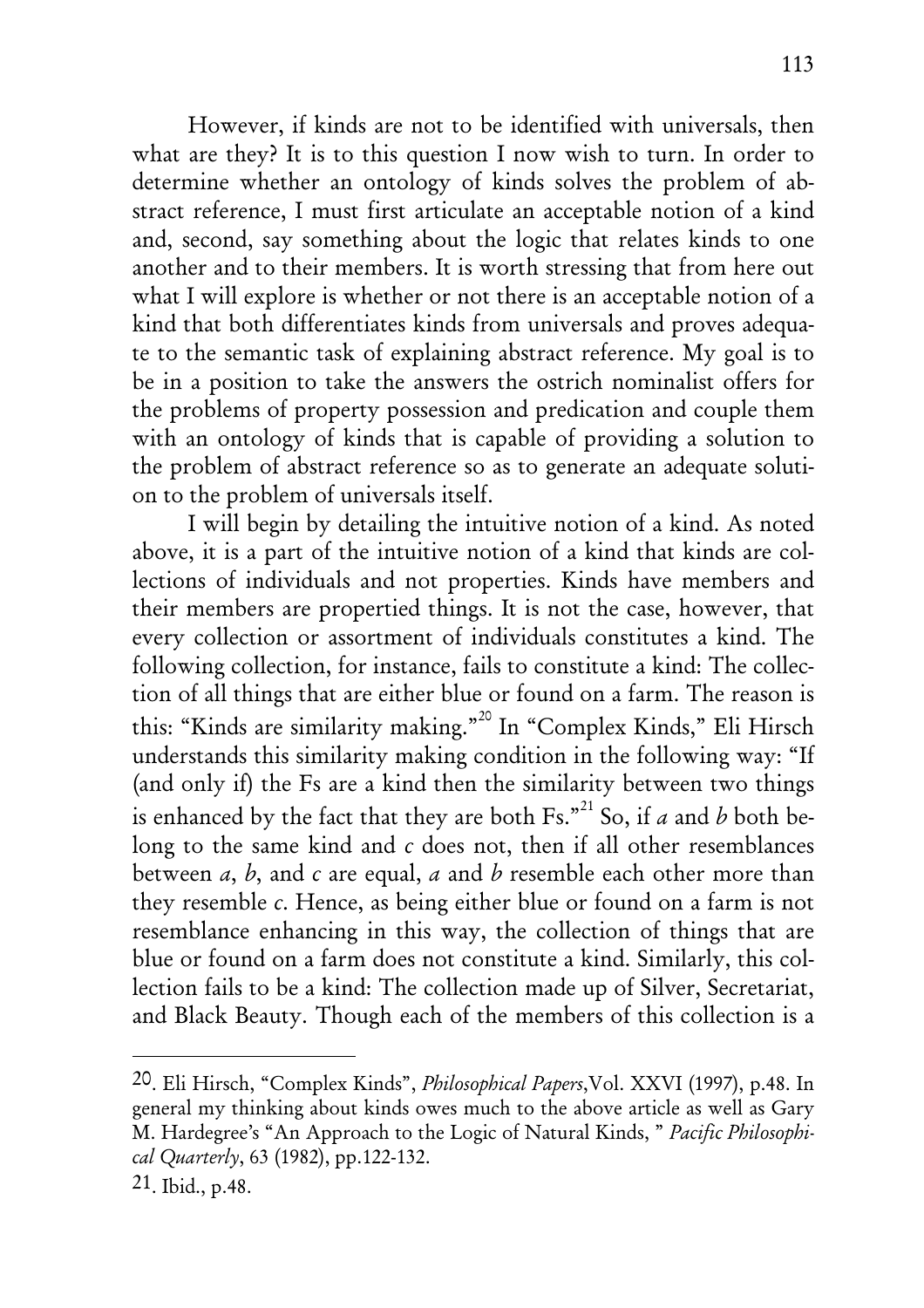horse, since the collection itself does not include all horses, there is no guarantee that the similarity making condition on kinds will be satisfied. Provided this is just a random collection of horses, membership in the collection is not resemblance enhancing. Conceived of in this way, the acceptance of this similarity making condition yields two conclusions. First, it entails that there can be no disjunctive kinds. This follows from the fact that any collection based on a disjunctive criterion for kinds would fail to satisfy the similarity making constraint. Second, it entails that there is no guarantee that a proper subset of a kind is itself a kind. Though this can happen, there can be cases in which it does not. This suggests that there is a difference between kinds and classes. While every subset of a class is itself a class, it is not the case that every subset of a kind is itself a kind.

Of course, one might reply that kinds are simply a special sort of class — a maximally consistent similarity class perhaps. Though kinds resemble classes in that they both have members, the relation of a kind to its members differs from the relation of a class to its members. Two kinds can differ even if they have all and only the same members. For instance, the kinds Triangular-thing and Trilateral-thing differ even though every object that is a member of the former is also a member of the latter and vice versa. Such is not the case for classes. Any two classes that have an identical membership are themselves identical. Classes are constituted by their members in a way in which kinds are not. In this respect kinds are similar to universals; they are not extensionally definable. Neither, though, are kinds universals. Kinds resemble classes and differ from universals in having members. Kinds and classes are both the sorts of things to which things belong.

It is a kind's similarities and differences with classes that allow one to articulate what is a kind. As I shall use the term, a kind is an intensional entity exhibiting a class-like structure that nonetheless differs from a class in the following way: though kinds have members, no kind is identified in terms of its membership; rather, each kind is identified in terms of the membership requirements an object must satisfy in order to be a member of that kind. The crucial difference between a kind and a class is that the members of a kind must earn their right to membership through the satisfaction of some membership requirement. Hence, it is the membership requirement that defines a kind and not its members. The most straight-forward analogy by which to under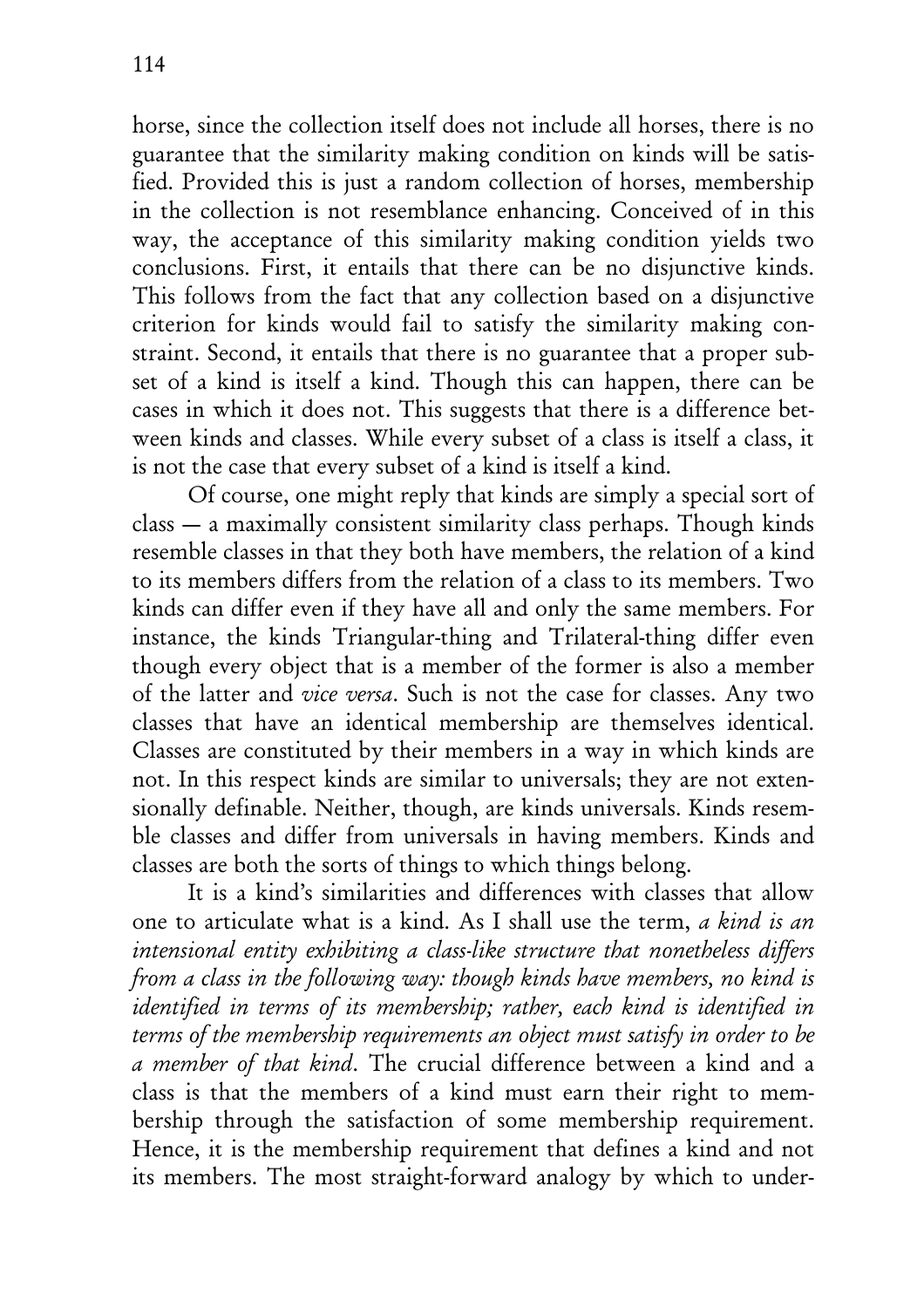stand the notion of a kind is that which one may draw between a kind and a social club or social organization. Consider two such organizations: the local PTA and the local chapter of MADD (Mothers Against Drunk Driving). It is conceivable that these two organizations might have all and only the same members. Nonetheless, they constitute two distinct entities — they are two and not one. This is so, because what matters to the identification of a social organization is not its membership but, rather, the purpose for which those members come together. The members of such organizations must earn their membership in various ways. The members of the PTA earn their membership through a concern for educational excellence. The members of MADD earn their membership through a concern for road safety. Similarly, membership in kinds is earned. It is earned by a particular through its properties. Hence, though the kind Trilateral-thing and the kind Triangular-thing have all and only the same members — they constitute two different kinds. This is so, because membership in these two kinds is earned in differing ways. In the first case, it is earned through being trilateral, by satisfying, that is, the open formula 'x is trilateral.' In the second case, it is earned through being triangular or satisfying the open formula 'x is triangular.' For each genuine similarity making predicate, then, there exists a kind the membership requirement for which simply is the satisfaction of that predicate within an open formula.

Once the membership requirements for kinds are defined in terms of the satisfaction of predicates, one can then begin to construct a logic for kinds. One starts by defining the notion of a basic kind.

(A) A kind K is basic iff the membership requirements for K may be given in terms of a simple (non-conjunctive and non-disjunctive) predicate P and the following conditions are met:

1) Every individual that satisfies P is a member of K

2) No individual that fails to satisfy P is a member of K

3) The satisfaction of P is similarity making; and

4) Given conditions 1-3 (above), K is not necessarily empty

All basic kinds will be treated as irreducible entities. Condition 1 ensures that all basic kinds will be exhaustive of their members, while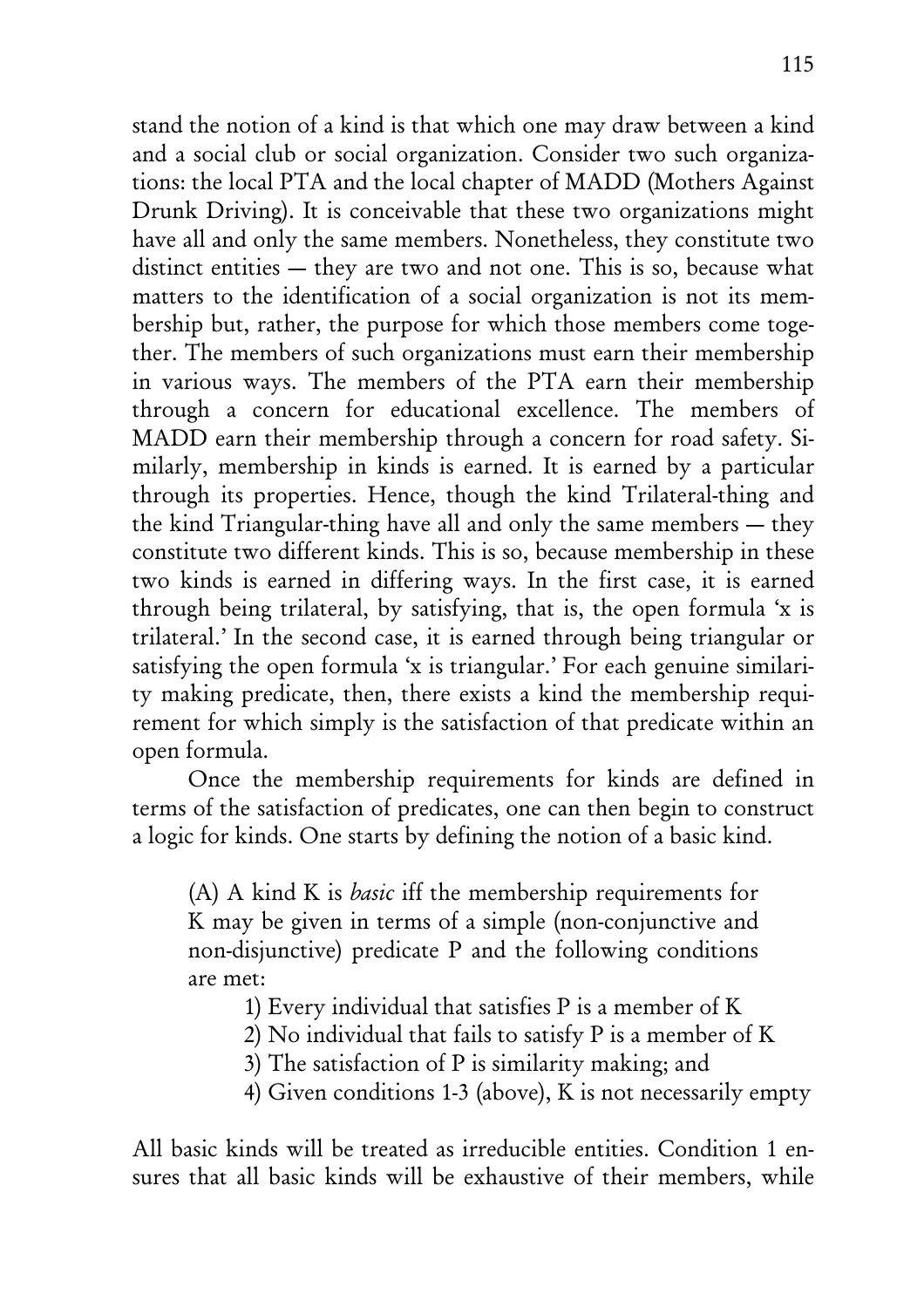conditions 2 and 3 ensure that such kinds will be genuinely similarity making. Finally, condition 4 ensures that there will be no necessarily empty kinds. For a kind to exist, it must at least be possible that it have members.

Once basic kinds are admitted, one may then proceed to articulate a logic for the construction of non-basic kinds. There are three logical relations that demand scrutiny: negation, conjunction, and disjunction. It is important to note that these logical relations are taken to operate on the membership requirements that define each kind. As with basic kinds, the discussion will be constrained by the similarity making condition. Whatever else one says of kinds, kinds are similarity making. Now of these three logical relations it is only conjunction with which one needs to be concerned. Neither disjunctive membership requirements nor those containing negation will satisfy the similarity-making condition on kinds. I have already shown that this is so for disjunctive membership requirements and it should be clear in the case of negation. $^{22}$ 

In general, the conjunction of any two membership requirements will yield the membership requirements for a third kind. So, the conjunction of the membership requirements for the kind Red-thing and the kind Square-thing yields the membership requirements for the kind Red-Square-thing. And this meets the similarity making condition. Membership in the kind Red-Square thing is resemblance enhancing. Note that the conjunction of the membership requirements for any two kinds yields a collection that has as its members all and only those items found in the intersection of the original kinds out of which it was constructed. One may express this as follows:

 $(K_1, M_1) \wedge (K_2, M_2) = K_1 \cap K_2$ 

Before one can accept conjunction as a principle for kind construction, however, the following problem must be addressed: If one allows an unbridled principle of conjunction to guide one in the construction of kinds, then one will be forced into accepting an ontology in which

<sup>22.</sup> It follows in the case of negation because it is unreasonable to think that not being F could be a genuine point of similarity between two or more objects. After all, objects may fail to be F in differing ways.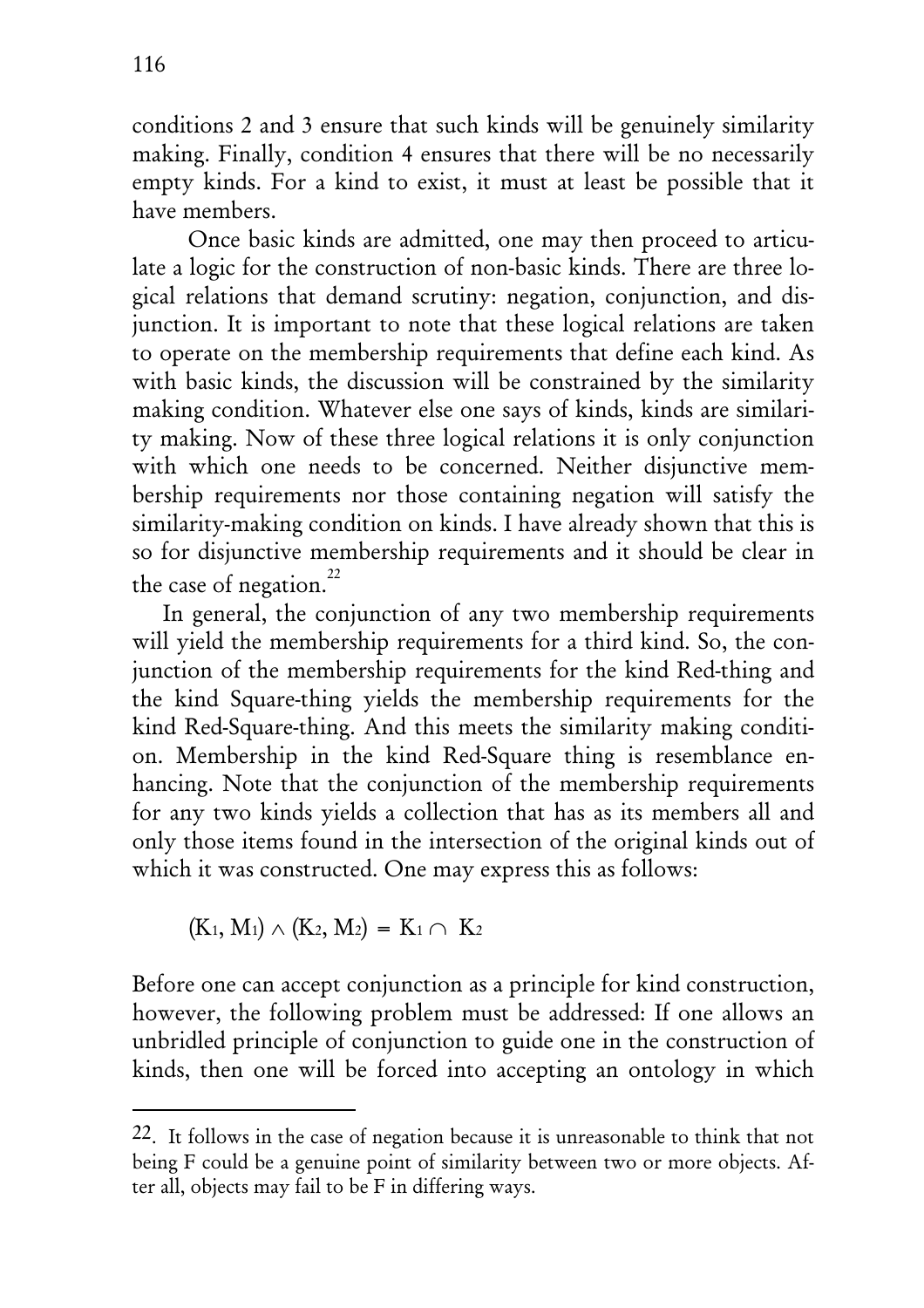there are kinds for which there could be no members, kinds like the kind Square-Round-thing. This in turn would lay a theorist open to the charge of having accepted an unnecessarily bloated ontology. The solution is to limit the circumstances in which conjunction is accepted as a legitimate kind forming operation: The conjunction of the membership requirements for any two kinds  $K_1$  and  $K_2$  yield the membership requirements for a third kind K3 if and only if it is possible for there to exist objects that satisfy those conjunctive requirements. If not, then the resulting membership requirements are not the requirements for a kind. Kinds are the sorts of things to which things either do or could belong.

Before I turn to the question of whether or not an ontology of kinds is capable of grounding an adequate answer to the problem of abstract reference, there is one further issue concerning kinds that I must address. It is this: Kinds are largely thought to exist in a hierarchically ordered structure. Before I continue, I need to say something about the hierarchical relations that may obtain between various kinds. I will do this in terms of the relation of implication. As I will construe implication, a kind  $K_1$  implies a kind  $K_2$  if and only if it is necessarily the case that all the members of  $K_2$  are also members of  $K_1$ . In such a case one may say that  $K_2$  is a sub kind of  $K_1$ . The essential thought is that a genuine similarity-making predicate collects under itself all and only those objects that satisfy the predicate within an open formula. Once this is done, these collections can be treated like sets and the relations of implication and being a sub-kind for kinds will not differ substantially from those like relations for sets. The notion of a sub-kind will play an important role in my answer to the problem of abstract reference.

Let us return to the problem of abstract reference. The traditional realist maintains that universals and universals alone allow a theorist to solve this problem. This is what I dispute. I claim the acceptance of kinds provides a theorist with the semantic resources necessary for solving the problem of abstract reference.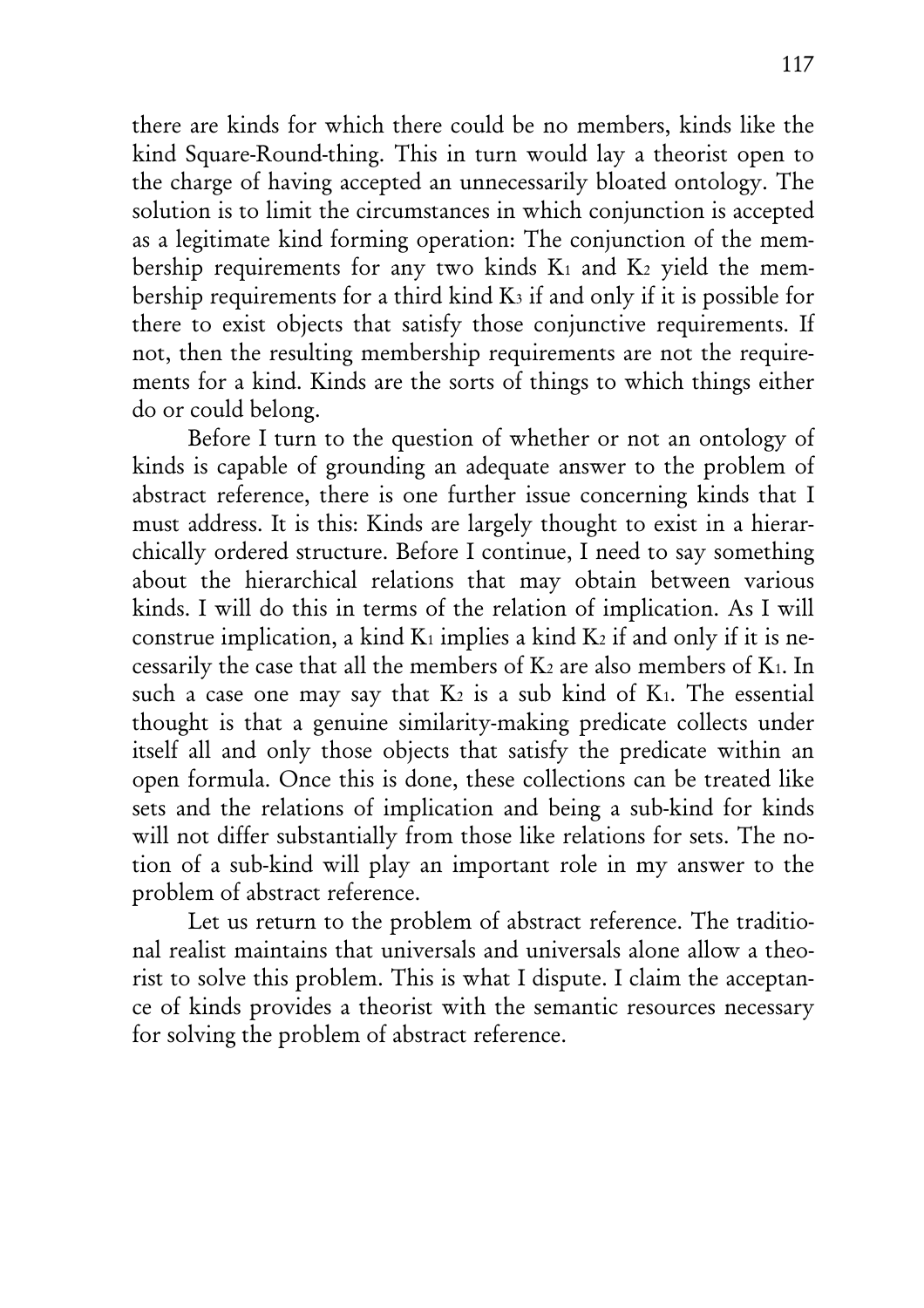In Substance and Attribute, Michael Loux identifies three contexts within which abstract singular terms play a referring role. These contexts, and his descriptions and examples of them, are as follows:<sup>23</sup>

1) Exemplification contexts: Contexts in which to all appearances we pick out some object and say that it exemplifies or exhibits some universal

Examples: a) Socrates possesses wisdom.

- b) The scalene exemplifies triangularity.
- c) The American Flag instantiates redness.

2) Intentional contexts: Contexts in which we specify the objects of a person's mental states or acts.

Examples: d) Alcibiades aspires to wisdom

- e) Quine prefers redness to whiteness
- f) Mathematicians think about triangularity

3) Classificatory contexts: Contexts in which we use abstract singular terms as tools for identifying a universal that we want to go and classify in some way.

Examples: g) Wisdom is a virtue. h) Redness is a color. i) Triangularity is a shape.

If an acceptance of kinds is to prove adequate as a solution to the problem of abstract reference, then I must show that each of the above sentences may be reinterpreted as really being about kinds. An additional constraint on this investigation is Loux's Condition of Semantic Uniformity. "In rough terms this amounts to the claim that to be acceptable an analysis of sentences incorporating abstract singular terms must show any given abstract singular term to have one and the same role in [these] various contexts."<sup>24</sup> The rationale for this constraint is that in natural language abstract singular terms appear to play the sa-

<sup>23.</sup> Michael J. Loux. Substance and Attribute (Boston, D. Reidel Publishing Co., 1978), pp.61-63.

<sup>24.</sup> Ibid., p.63.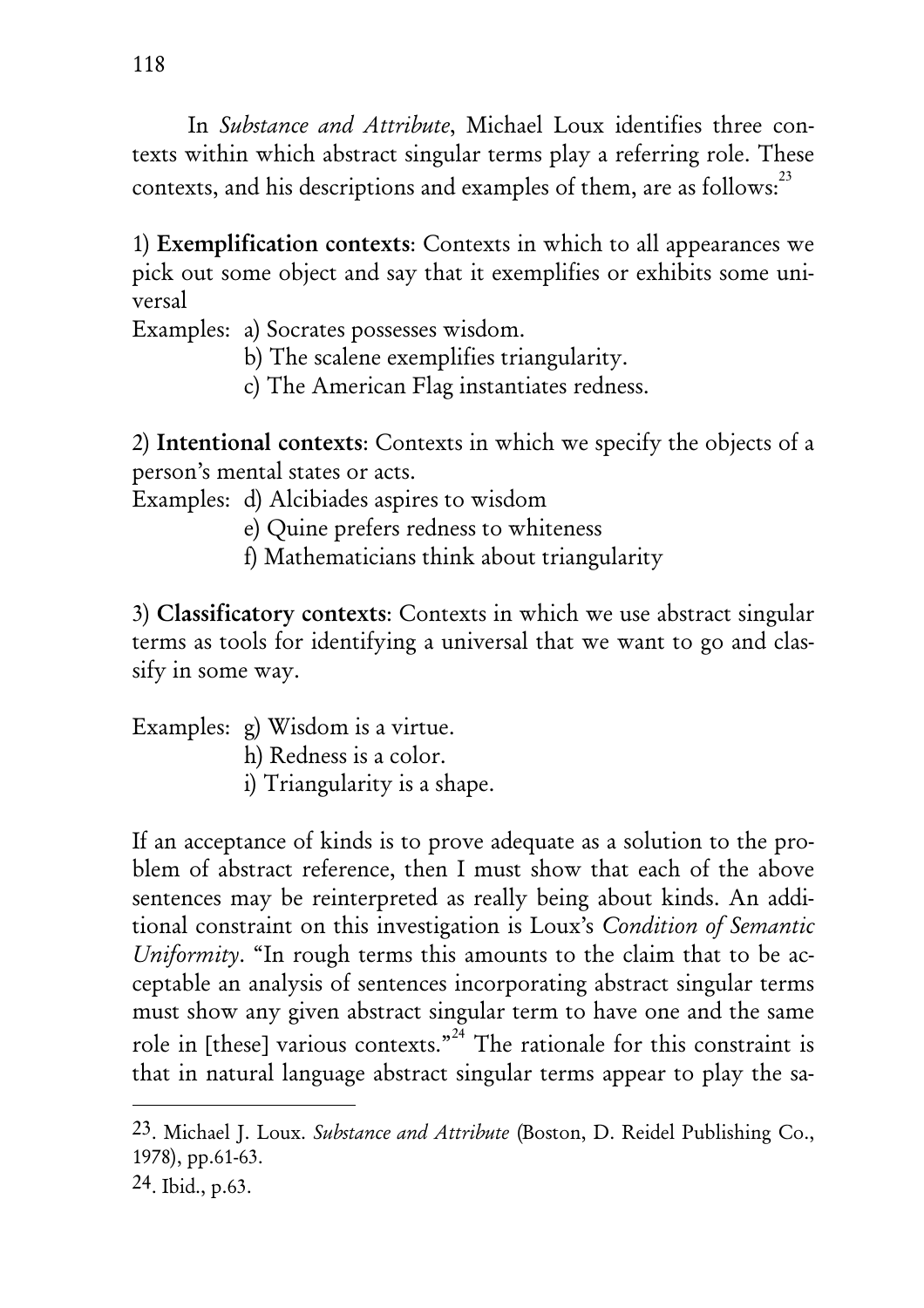me role in each of these contexts. It is this sameness of role that explains the validity of the following sort of inference:

- 1) Socrates possesses wisdom
- 2) Wisdom is a virtue
- 3) Alcibiades aspires to wisdom
- 4) I Alcibiades aspires to a virtue Socrates possesses.

If 'wisdom' played a different role within one or more of these premises, then the argument would not be valid. The challenge that a kind theorist faces is that of providing an analysis of sentences like (a) through (i) that does not presuppose the existence of universals, but which also shows "a given abstract singular term to have a single function in the different sentences into which it enters."<sup>25</sup> The strategy I will adopt is to first consider each context in isolation. Once this is done, I will argue that the conjunction of these answers satisfies Loux's Condition of Semantic Uniformity.

Exemplification contexts are "those contexts in which to all appearances we pick out some object and say of it that it exemplifies or exhibits some universal."<sup>26</sup> Such contexts are closely related to the phenomenon of predication. If one accepts the traditional realist's claim that the phenomenon of predication is best understood in terms of the exemplification of universals, then each applied predicate will be understood as entailing an exemplification claim of the sort Loux considers. For instance, '*a* is F,' will be understood as entailing '*a* exemplifies F-ness.' In this regard, exemplification contexts can be thought the most ontologically biased of the three contexts to be considered. Superficially, such contexts presuppose a traditional realist ontology.

To this extent, those wishing to rid themselves of universals might be inclined to think all such claims false. The terms 'exemplification' and 'instantiation' are, after all, terms of philosophical art. They are items of the traditional realist's lexicon and relate to universals. Hence, once one has rejected such entities, it becomes attractive to think sentences employing these terms need no longer be taken

<sup>25.</sup> Ibid., p.64.

<sup>26.</sup> Ibid., p.62.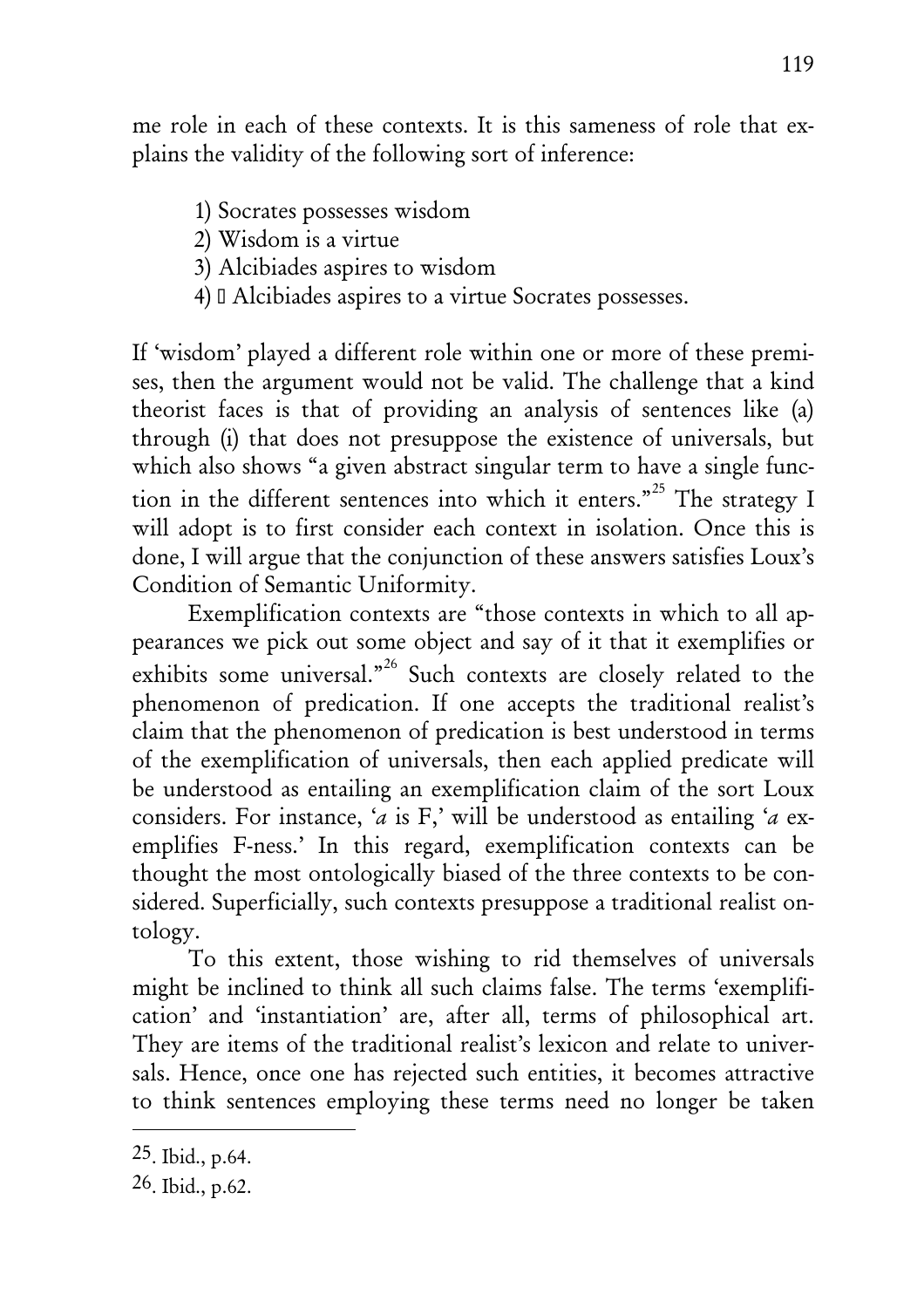with ontological seriousness. To adopt this strategy, however, is to ignore the other methods by which exemplification claims may be expressed. Though sentences such as 'Socrates exemplifies wisdom' can be thought to presuppose an ontological view, sentences such as 'Socrates possesses wisdom' do not. Sentences of this latter sort are uttered and understood even by those lacking all philosophical sophistication. Some account of these latter sentences is in order.

My suggestion is this: All such sentences can be recast as really concerning the kinds to which particular entities belong. 'Socrates possesses wisdom' should be understood, under philosophical analysis, as really being concerned with the kind Wise-thing and Socrates' relation to this kind, namely the relation of 'belonging to.' Generally, the form of exemplification claims is S Es W. What I am suggesting is that for each such sentence the verb, 'E', may be replaced with the phrase '...belongs to the kind...' In this way, exemplification claims are recast as explicitly being about the kinds to which various particulars belong. Under such a strategy, sentences (a), (b), and (c) will be understood as equivalent to  $(a')$ ,  $(b')$  and  $(c')$  respectively:

- a') Socrates belongs to the kind Wise-thing.
- b') The scalene belongs to the kind Triangular-thing.
- $c'$ ) The American Flag belongs to the kind Red-thing.

More complex exemplification claims can likewise be understood as being about the kinds to which one or more entities belong. Once the interpretation for basic exemplification claims is set, more complex claims can be understood in terms of the basic interpretative scheme and the formation rules. For example, 'Plato and Socrates both exemplify wisdom' can be understood as stating that both Plato and Socrates belong to the kind Wise-thing, in virtue of their being wise individuals. The other connectives will likewise be treated in a familiar manner.

Such reinterpretations are truth preserving. In fact they are necessarily so. According to the theory I have articulated, each genuine similarity making predicate that a particular satisfies earns that particular membership in a certain kind. The satisfaction of "is red" earns an object membership in the kind Red-thing; satisfying "is triangular" earns an object membership in the kind Triangular-thing; and so on...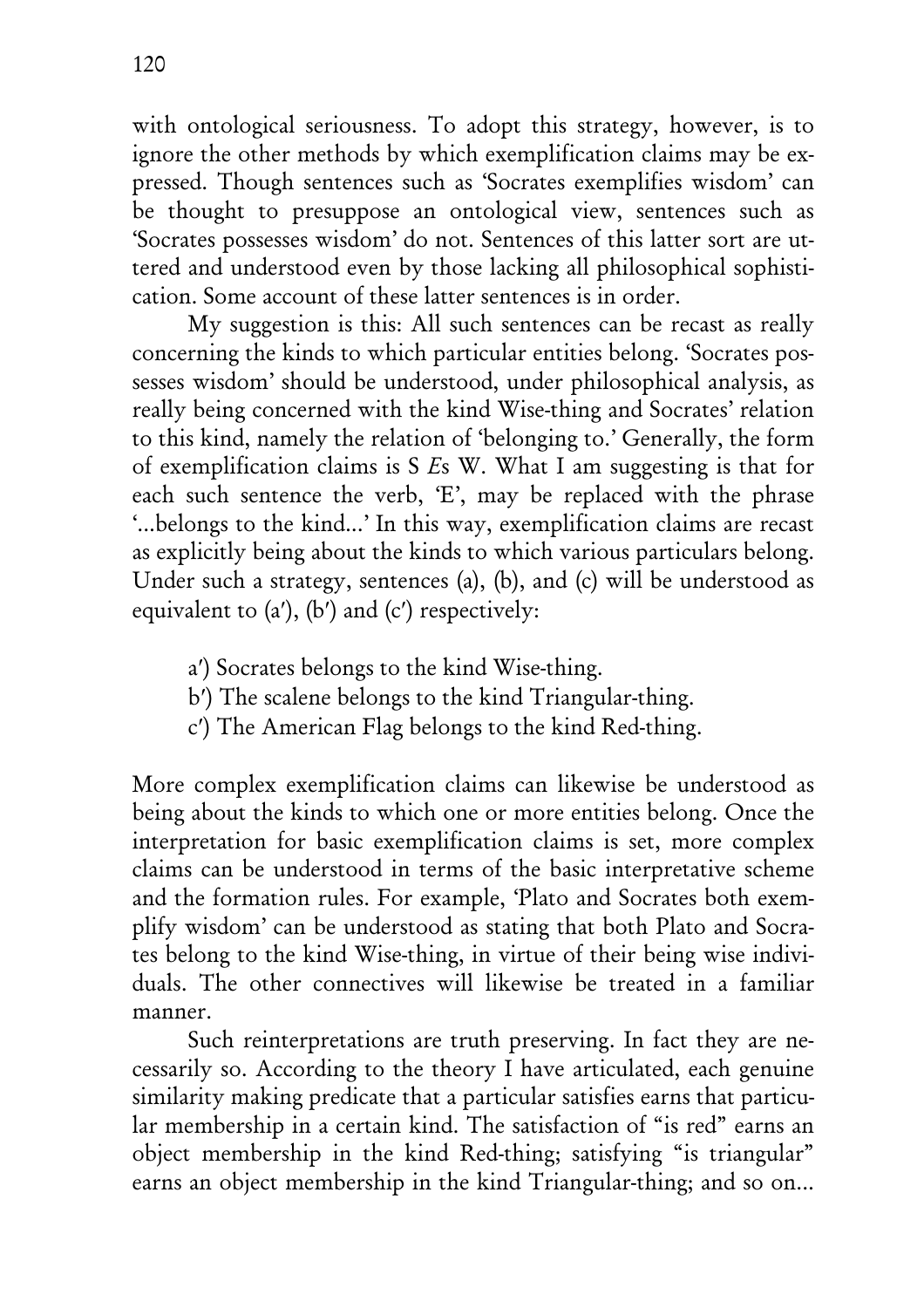But, then, if an exemplification claim is true, so too is a claim about kind membership. After all, if talk of exemplification is understood as attributing a genuine similarity making property to an object, then in such an attribution one also necessarily attributes membership in a certain kind. Hence, the method of reconstruction I have suggested is not only truth preserving, it is necessarily truth preserving.

Now before I continue, I want to head off any misunderstanding before it occurs. Given the above reconstructions and the importance exemplification claims play in the traditional realists' understanding of predication, it is tempting to think I am suggesting that predication claims may be understood as expressing a relation between entities and the kinds to which they belong. One may be tempted to view me as a type of class nominalist who has substituted kinds for classes. Nothing could be further from the truth. For this to be the case, kind membership would have to play a role in explaining predication. In the theory I am articulating, however, the ontological phenomenon of predication is more basic than the phenomenon of kind membership. Objects have properties. This is an ontologically fundamental fact about objects. So too, kinds exist. But objects do not possess their properties as a result of their membership in kinds. Rather, objects belong to the kinds they do in virtue of the properties they possess. Kind membership is explained in terms of property possession, not vice versa. That is, kinds, while useful for certain semantic tasks, play no explanatory role in accounts of property possession or predication. Regarding these topics I recommend the answers given by the ostrich nominalist.<sup>27</sup>

Loux's identification of sentences (d)-(f) as "intensional" is a bit misleading, for it brings to mind the puzzles about synonymy that dominate the literature on propositional attitude ascriptions. These puzzles rest on a de dicto reading of propositional attitudes and demonstrate that on such a reading the substitution of co-referential expressions within propositional attitude contexts in not always truth preserving. To illustrate, imagine that Superman is Clark Kent. Further, imagine that Jimmy Olsen believes that Superman can fly. What the literature on propositional attitude ascriptions has taught is

<sup>27.</sup> This is important for it allow my theory to avoid the regress problems that plague so many other proposed solutions to the problem of universals.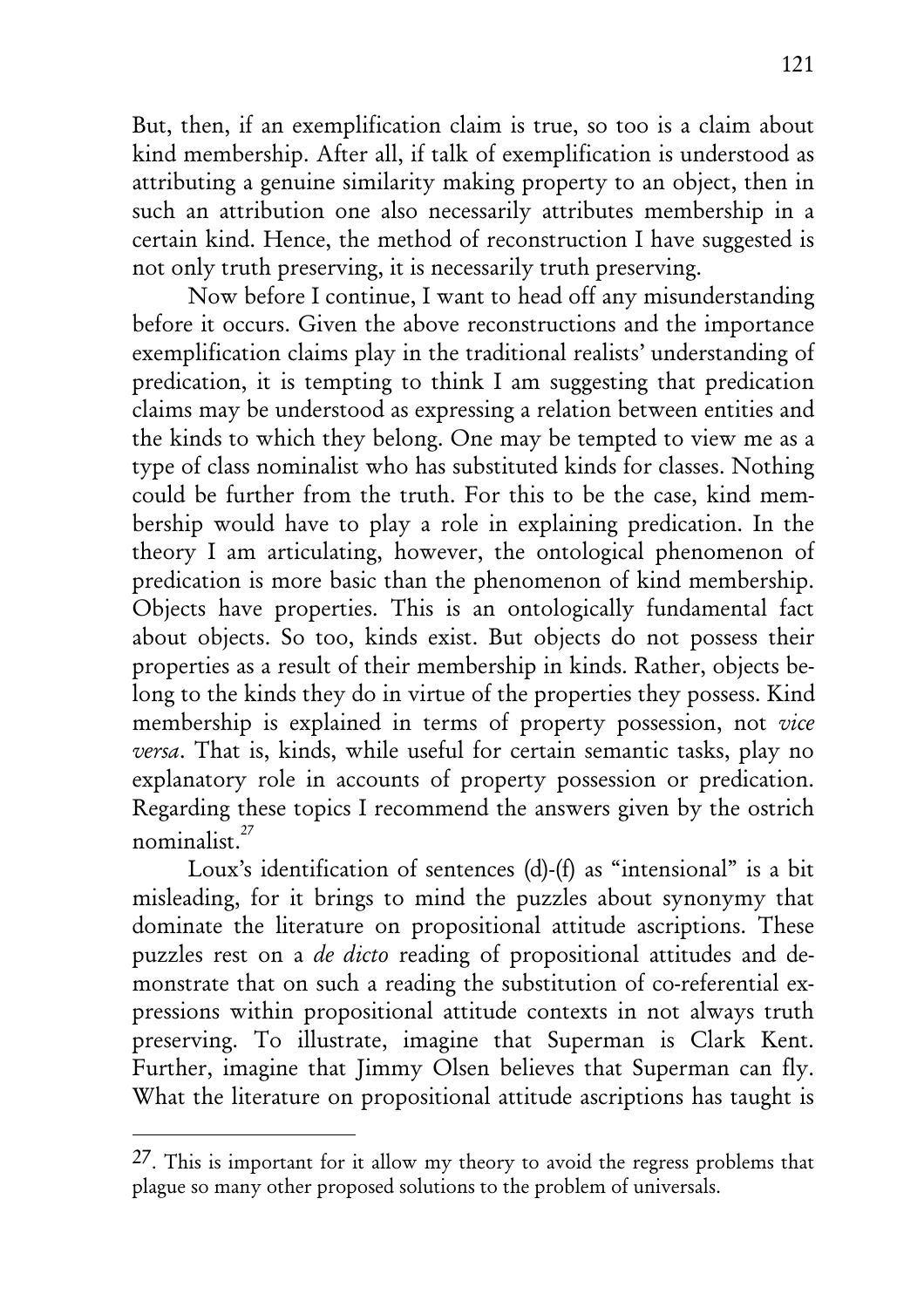that from these two facts it does not follow that Jimmy Olsen believes that Clark Kent can fly. The reason of course is that Jimmy Olsen may be unaware that Clark Kent is Superman. But the sentences that Loux offers are not to be read as *de dicto* attributions of content. Instead they are intended as de re attributions of content. One is, Loux writes, "to identify the abstract entity that a person's mental act or state is of, for, or about."<sup>28</sup> Hence, there is no requirement within the paraphrases one offers that the individual(s) with whom each sentence is concerned be ready to accept one's identification of the objects of their own mental states. Hence, though such contexts are indeed "intensional" in that they concern the objects of an individual's thoughts, they are not concerned with the problematic intensional statements with which so much recent literature has been concerned. This in turn frees me to offer the very same sort of reconstruction for (d)-(f) that I offered for sentences (a)-(c). On reconstruction (d)-(f) become (d')-(f') re-

spectively:

- $(d')$  Alcibiades aspires to inclusion in the kind Wise-thing.
- (e') Quine prefers the kind Redness to the kind White-thing.
- $(f')$  Mathematicians think about the kind Triangular-thing.

An ontology of kinds, then, provides the means for understanding Alcibiades' aspirations, Quine's preferences, and mathematicians' programs of study.

Finally, the kind theorist's understanding of classificatory contexts is predicated on his understanding of the relationships that obtain between various kinds. According to the realist, classificatory contexts are contexts in which abstract singular terms are used as a tool for identifying universals that we want to classify in some way.<sup>29</sup> The examples Loux gives are sentences such as 'wisdom is a virtue', 'redness is a color', or 'triangularity is a shape.' But these sentences can just as easily be read as concerning the relationship of implication that obtains between kinds.

- 28. Ibid., p.62.
- 29. Ibid., p.62.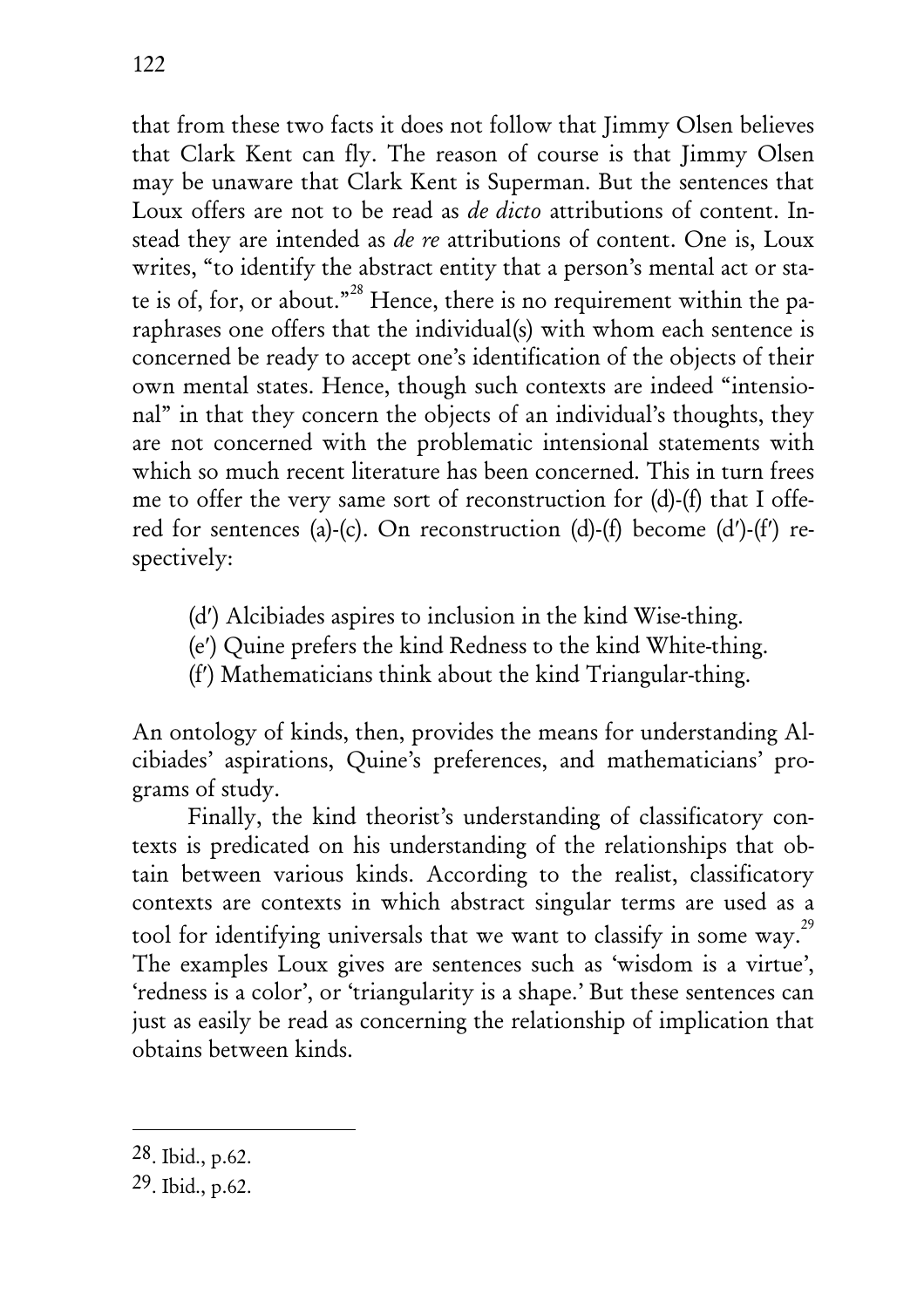Within my previous discussion of kinds, I characterized the notion of implication as follows: A kind  $K_1$  implies a kind  $K_2$  if and only if it is necessarily the case that all the members of  $K<sub>2</sub>$  are also members of K1. With the notion of implication so defined, I then characterized the notion of a sub-kind as follows: A kind K2 is a sub-kind of a kind  $K_1$  when  $K_1$  implies  $K_2$ . And it is these companion notions of implication and sub-kind that help to explain the hierarchical structure of kinds. Sentences (g)-(i) are properly understood as talking about the relationships that obtain between various kinds and their sub-kinds. Specifically, each may be interpreted as claiming of a kind that it is a sub-kind of another kind. On reinterpretation  $(g)$ -(i) become  $(g')$ -(i') respectively:

 $(g')$  The kind Wise-thing is a sub-kind of the kind Virtuous-thing  $(h')$  The kind Red-thing is a sub-kind of the kind Colored-thing  $(i')$  The kind Triangular-thing is a sub-kind of the kind Shapedthing.

Again, as with my reconstructions of the previous sentences, these reconstructions are truth preserving. The sentences  $(g', h',$  and  $(i')$  are true in all and only those instances in which (g), (h), and (i) are true. This is so because on the theory I have sketched it is required of each thing belonging to a kind that it satisfy the membership requirements for that kind. But then, if the kind Wise-thing is a sub kind of the kind Virtuous-thing, anything that satisfies the membership requirements of the former also satisfies the membership requirements for the latter. This just is to say, colloquially, that wisdom is a virtue.

What I have shown is this: The kind theorist is able, through the use of kinds, to offer, on a context by context basis, adequate reconstruction of the sentences (a)-(i). What remains to be seen is whether or not the kind theorist can also meet what Loux calls the condition of semantic uniformity. Recall what this condition requires. It requires that one's analysis of abstract singular reference be such that it show any given abstract singular term to have one and the same role in exemplification contexts, intentional contexts, and classificatory contexts. The reason for this requirement is, again, in natural language such terms appear to play but a single role. How else could one ac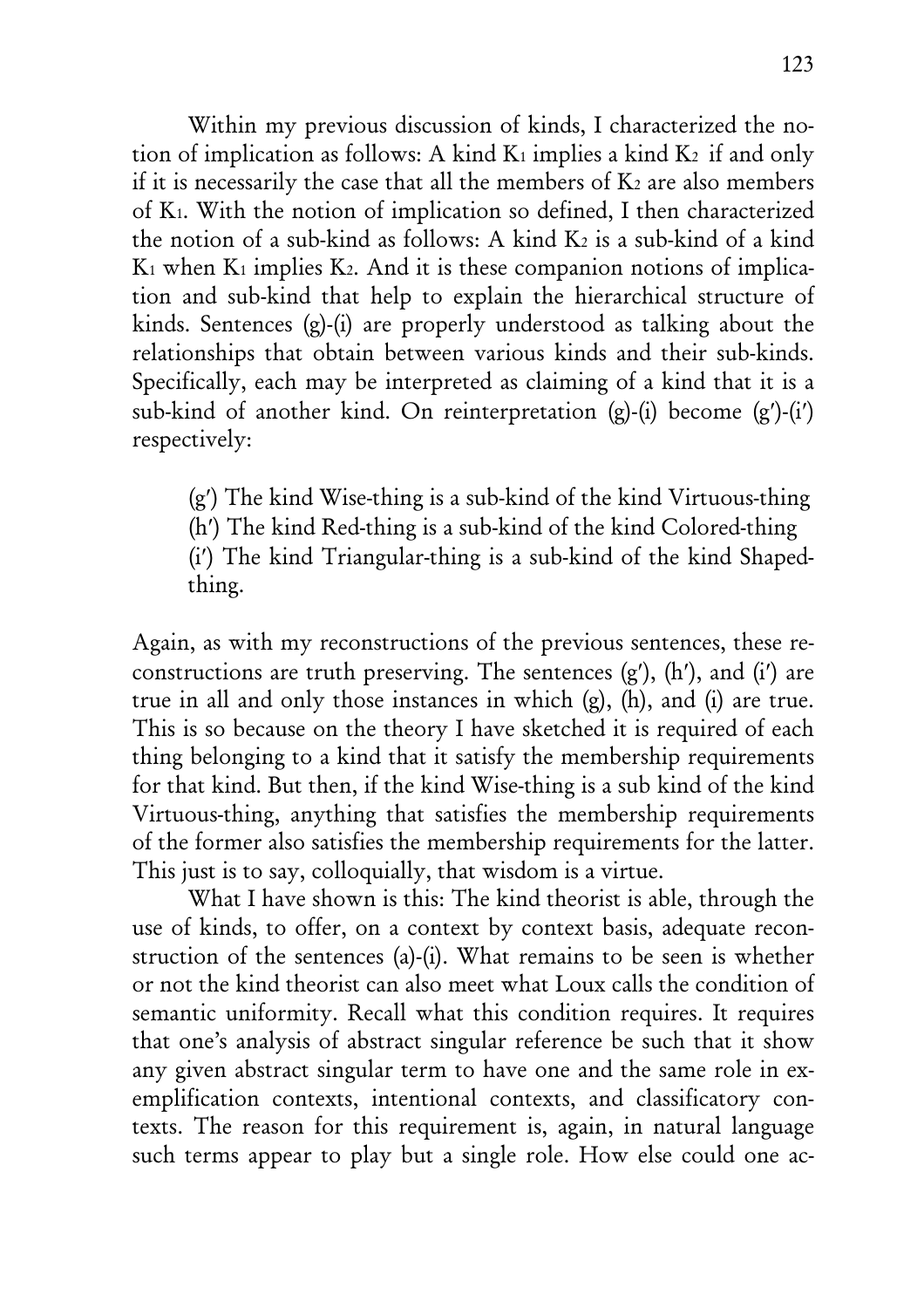count for the ease with which (a), (d), and (g); (b), (e), and (h); and (c), (f), and (i) can be combined to yield  $(1)$ ,  $(2)$ , and  $(3)$  below?

(1) A virtue Alcibiades aspires to is a virtue Socrates possesses

(2) A property mathematicians think about is a shape that the scalene exemplifies

(3) A color Quine prefers to whiteness is a property instantiated by the American Flag

The account I offer is able to meet this condition. Using kinds and the foregoing discussion of these various contexts, the reconstructions of  $(1)$ ,  $(2)$ , and  $(3)$  will be as follows:

 $(1')$  The kind to which Alcibiades aspires is a sub-kind of the kind Virtuous-thing and is a kind to which Socrates belongs.

 $(2')$  The kind mathematicians think about is a sub-kind of the kind Shaped-thing and is a kind to which the scalene belongs.

(3') The kind Quine prefers to the kind White-thing is a sub-kind of the kind Colored-thing and is a kind to which the American flag belongs.

The condition of semantic uniformity is met. According to the analysis I have given, each abstract singular term plays the same role in each of the contexts considered. Consequently, I conclude that kinds prove semantically adequate to the task of analyzing abstract reference. Kinds, I conclude, may serve as the *denotata* of abstract singular terms.

Moreover, since the answers the ostrich nominalist offers for the problems of property position and predication are satisfactory, and as they are not at odds with the account of abstract reference the kind theorist offers, the combination of these answers provides a satisfactory solution to the problem of universals.

### III

What remains is to show that the view I have articulated enjoys an advantage over a traditional realism that admits universals. There are at least two areas in which a kind theorist of the sort I envision may claim to have provided an advantage. First, as noted early, universals make poor kinds. Hence, if the traditional realist is to avoid doing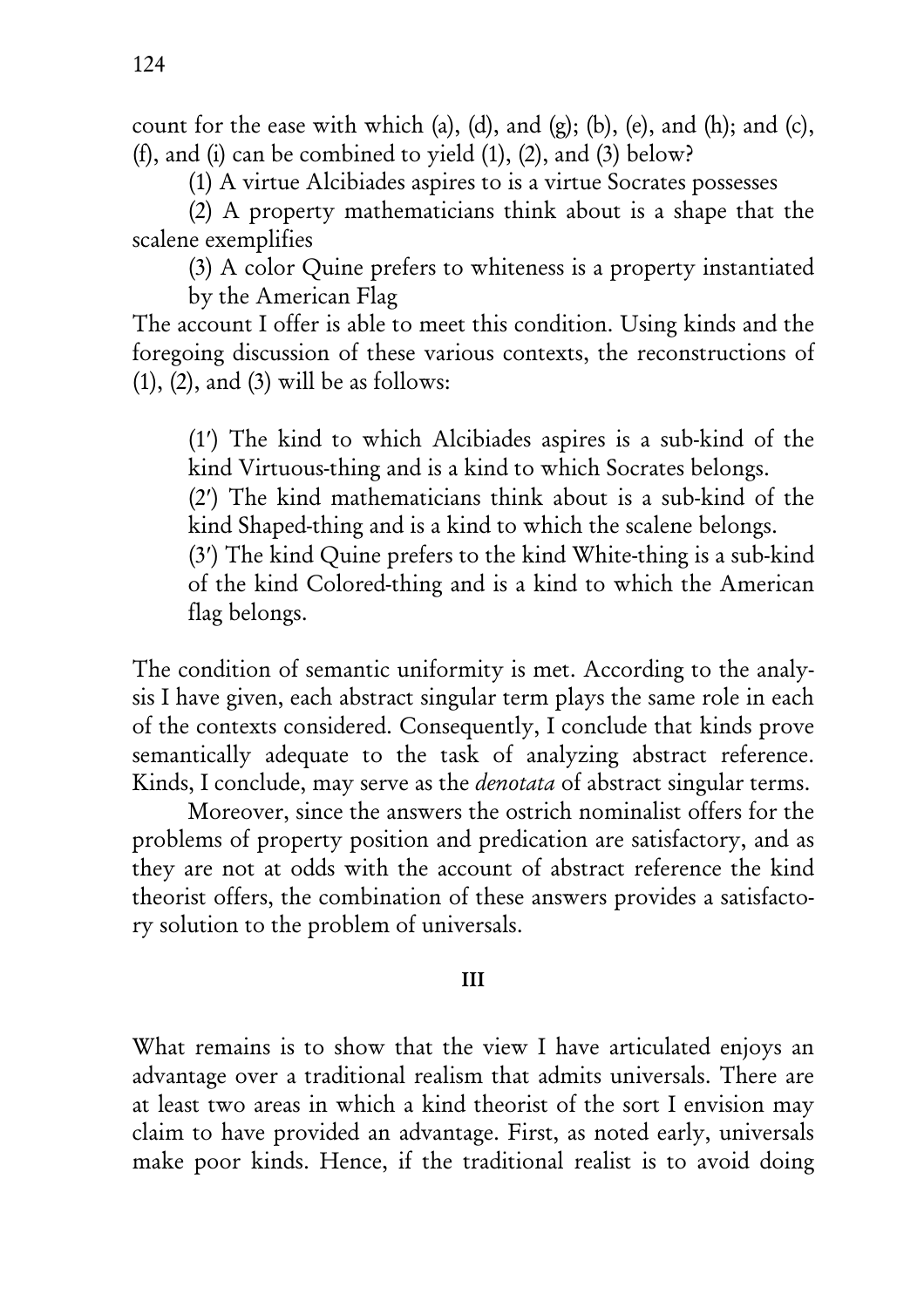damage to the intuitive notion of a kind, then he must admit into his ontology both kinds and universals and forego the identification of kinds with universals. Thus, for those interested in preserving as intuitive a notion of a kind as possible, the view I have articulated enjoys an advantage of theoretical parsimony. Once one foregoes the temptation to identify kinds with universals it behooves one to explore how much work the notion of a kind will perform As it turns out it does enough work to free one from the need for universals altogether.

The chief benefit of the view I have articulated, however, is that it avoids the regress problems that plague traditional realist theories. According to traditional versions of realism, the phenomenon of property possession is to be explained through the posit of a relation of instantiation that binds particulars to their properties. Hence, a's being F is to be understood in terms of  $\alpha$ 's instantiation of the universal Fness. But there is a problem with this proposed analysis. Instantiation is itself a property. Hence, it too must be explained in terms of a relation of instantiation; this time a higher order instantiation relation that binds the original relation of instantiation to the particular in question. It is clear how a regress ensues, for now this higher order relation itself needs to be bound to the particular in question. It seems to me that so long as one remains within traditional realism there is no satisfactory answer to this problem. Of course solutions have been forwarded, but these solutions simply engender more difficulties. For example, it is often claimed the traditional realist may take the relation of instantiation to be sui generis. But if this is done, then the theorist has an obligation to explain either: A) why instantiation, though a relation and a one over many, is not a universal and thus not subject to the traditional treatment, or B) why instantiation, despite being a universal, merits such different treatment. I have yet to see an adequate defense of either of these strategies. I think it is far better to be able to sidestep this issue altogether.

 By adopting the ostrich nominalist's solutions to the problems of property possession and predication the kind theorist is able to do this. $30$ 

<sup>30.</sup> It might be asked why the traditional realist can't also adopt this same strategy and embrace the ostrich nominalist's solutions to the problems of property possession and predication and use universals only to ground the phenomenon of